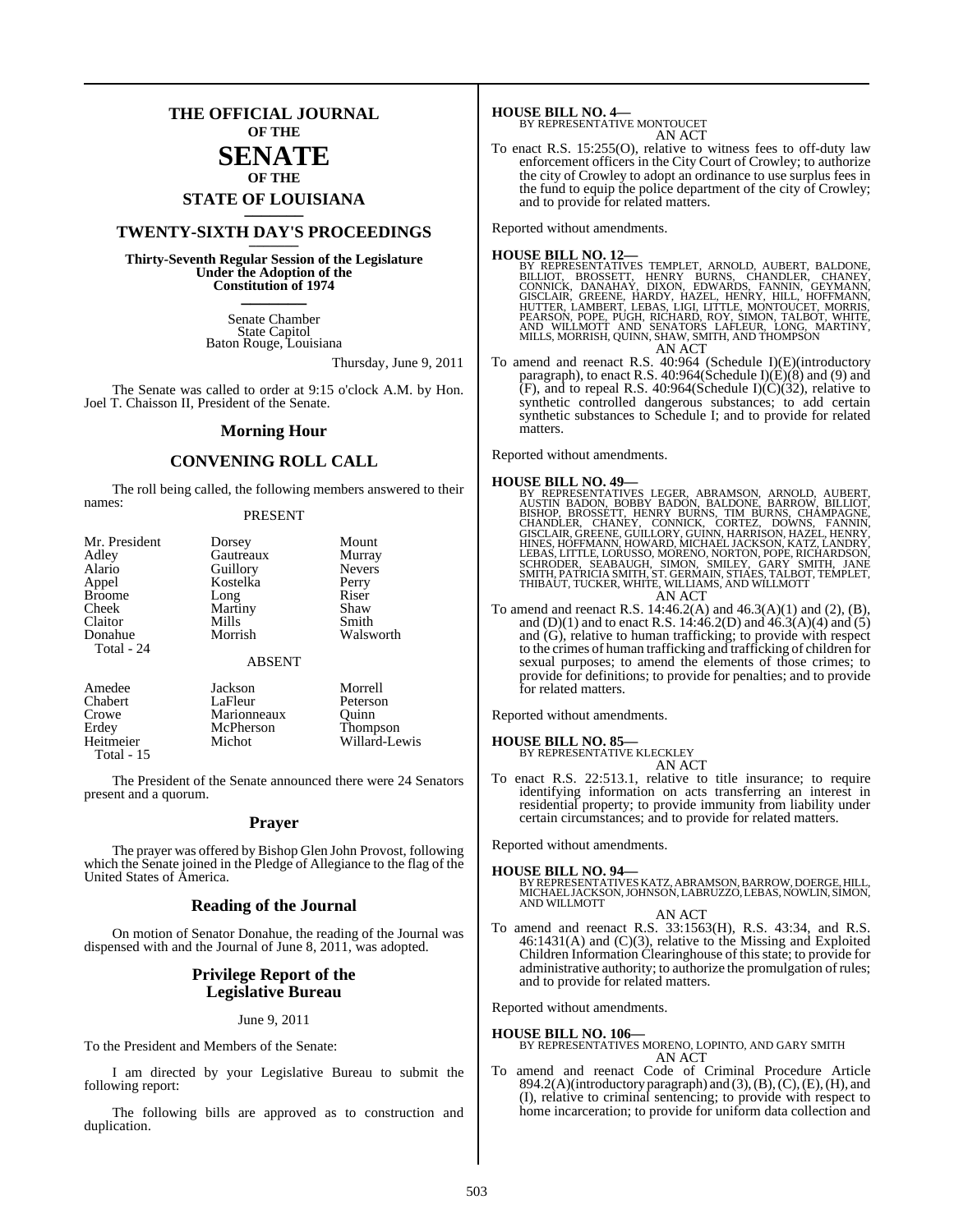## June 9, 2011

# **Page 2 SENATE 26th DAY'S PROCEEDINGS**

reporting of home incarceration and electronic monitoring services; to provide for oversight; and to provide for related matters.

Reported without amendments.

#### **HOUSE BILL NO. 118—** BY REPRESENTATIVE CARMODY

AN ACT To amend and reenact R.S. 14:229(A), relative to the crime of the illegal use of a counterfeit trademark; to add possession with the intent to sell to the elements of the crime; and to provide for related matters.

Reported without amendments.

# **HOUSE BILL NO. 131—** BY REPRESENTATIVE TEMPLET

AN ACT

To enact R.S. 15:542.1.4(C), relative to sex offenders; to provide relative to sex offender registration and notification requirements; to provide relative to failure to register; to provide relative to drivers' licenses and state identification cards issued to sex offenders; to provide for criminal penalties; and to provide for related matters.

Reported without amendments.

#### **HOUSE BILL NO. 176—**

BY REPRESENTATIVE ARMES

AN ACT

To enact R.S. 13:2112.1, relative to the City Court of Leesville; to provide for an additional fee for the office of the marshal to collect for service of process in traffic and criminal matters; to provide for deposit, use, and audit of the funds; and to provide for related matters.

Reported without amendments.

## **HOUSE BILL NO. 179—** BY REPRESENTATIVE KATZ

AN ACT

To amend and reenact R.S. 15:1085(D), relative to care and treatment of certain youth placed in nonstate treatment programs; to authorize the Department of Public Safety and Corrections to make certain payments; to provide for care and treatment of certain youth placed on probation or parole; and to provide for related matters.

Reported without amendments.

#### **HOUSE BILL NO. 184—**

BY REPRESENTATIVE HILL AN ACT

To amend and reenact R.S. 3:4278.1(A), (B), (C), and (D), relative to timber theft; to provide for the recovery of treble damages by co-owners or co-heirs of timber; and to provide for related matters.

Reported without amendments.

## **HOUSE BILL NO. 196—** BY REPRESENTATIVE ROSALIND JONES

AN ACT

To amend and reenact R.S. 26:71(A)(introductory paragraph), 76(A)(1), (6), and (7), 79, 88(A) and (B), 89,  $271(A)$ (introductory paragraph),  $276(A)(1)$ , (6), and (7), 279,  $285(A)$  and (B), 904, and 905(A) and (C), relative to alcohol permits for high and low alcoholic content and registration certificates and permits for tobacco products; to authorize the commissioner to issue a permit and a registration certificate for two years; to provide for rulemaking; to authorize certain persons to issue permits on a probationary basis; and to provide for related matters.

Reported without amendments.

#### **HOUSE BILL NO. 227—**

BY REPRESENTATIVES THIBAUT, GREENE, AND HARDY AN ACT

To enact R.S. 9:1123.113, relative to condominiums; to require condominium associations to maintain a fidelity bond; to provide for a coverage amount; to establish a minimum coverage amount; to provide for compliance through a managing agent who maintains a bond; to require proof of the bond to be maintained on the premises of the condominium; to require inspection of the proof upon request; to require written or electronic notice of the bond; and to provide for related matters.

Reported without amendments.

#### **HOUSE BILL NO. 230—**

BY REPRESENTATIVE MORENO AN ACT

To amend and reenact Children's Code Article 876, relative to delinquency proceedings; to provide relative to motions to dismiss a petition; to delete provision which authorizes a dismissal for good cause; and to provide for related matters.

Reported without amendments.

#### **HOUSE BILL NO. 234—**

BY REPRESENTATIVE TEMPLET AN ACT

To enact R.S. 26:99.1, 296.1, and 919.1, relative to the regulation of alcohol and tobacco products; to authorize participation at hearings through the use of telecommunications equipment; to provide for rulemaking authority; and to provide for related matters.

Reported without amendments.

## **HOUSE BILL NO. 235—** BY REPRESENTATIVE ABRAMSON

AN ACT

To amend and reenact Code of Criminal Procedure Article 775.1, relative to an automatic stay following order of mistrial; to provide that the stay applies to emergency writ applications to the appropriate reviewing courts with appellate jurisdiction, including the Louisiana Supreme Court; and to provide for related matters.

Reported without amendments.

## **HOUSE BILL NO. 237—** BY REPRESENTATIVE GALLOT

AN ACT

To amend and reenact Code of Civil Procedure Article 4843(E) and (H), relative to the jurisdictional amount in dispute for city courts; to increase the jurisdictional amount in dispute for the City Court of Ruston; and to provide for related matters.

Reported without amendments.

#### **HOUSE BILL NO. 264—**

BY REPRESENTATIVE WOOTON AN ACT

To enact R.S. 14:112.4, relative to offenses affecting law enforcement; to create the crime of unlawful production, manufacturing, distribution, or possession of unauthorized peace officer badges; to provide for definitions; to provide for criminal penalties; to provide for exceptions; and to provide for related matters.

Reported without amendments.

#### **HOUSE BILL NO. 270—**

BY REPRESENTATIVE DANAHAY AN ACT

To amend and reenact R.S. 13:783(F)(3), relative to clerks of court; to provide for insurance coverage for clerks of court upon retirement; to provide for the payment of costs; to provide for a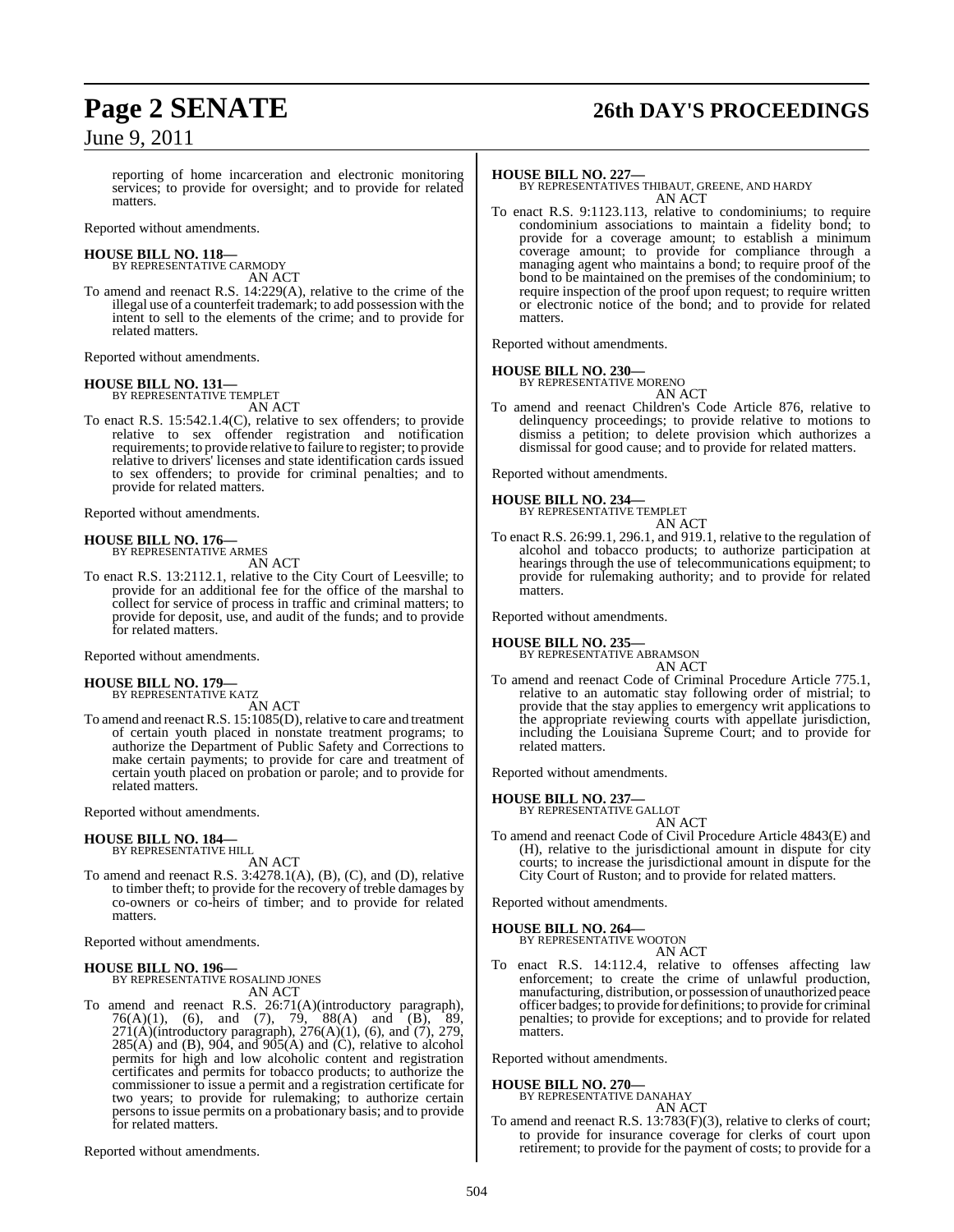# **26th DAY'S PROCEEDINGS Page 3 SENATE**

# June 9, 2011

qualifying minimum term of employment; and to provide for related matters.

Reported without amendments.

**HOUSE BILL NO. 272—** BY REPRESENTATIVES BISHOP, ARNOLD, AUSTIN BADON, BROSSETT, HENDERSON, LEGER, AND STIAES AND SENATOR MORRELL

AN ACT

To amend and reenact Code of Criminal Procedure Articles 211, 211.1, and 211.2 and to repeal Code of Criminal Procedure Articles 211.3, 211.4, 211.5, and 211.6, relative to arrest; to provide relative to the issuance of a written summons in lieu of arrest for certain crimes; and to provide for related matters.

Reported without amendments.

# **HOUSE BILL NO. 297—** BY REPRESENTATIVE HENRY BURNS

AN ACT

To enact R.S. 26:792(4), relative to the powers of the commissioner of the office of alcohol and tobacco control; to provide that the commissioner shall have the authority to investigate and enforce provisions of alcohol and tobacco control law against unlicensed persons who are engaging in activity which requires the issuance of a permit; and to provide for related matters.

Reported without amendments.

# **HOUSE BILL NO. 317—** BY REPRESENTATIVE GISCLAIR

AN ACT To amend and reenact R.S.  $32:1(1)$ , 24, 194, and 329(F), relative to bicycles operated by peace officers; to afford peace officers operating bicycles the same privileges and duties as peace officers driving vehicles; and to provide for related matters.

Reported without amendments.

#### **HOUSE BILL NO. 339—** BY REPRESENTATIVE LOPINTO

AN ACT

To amend and reenact R.S. 40:971.1(A) and to repeal R.S. 40:617.1, relative to imitation controlled dangerous substances; to prohibit possession with intent to distribute or dispense an imitation controlled dangerous substance; to repeal the crime of distribution of imitation controlled dangerous substances to a person under eighteen; and to provide for related matters.

Reported without amendments.

#### **HOUSE BILL NO. 358—**

BY REPRESENTATIVES GREENE, ABRAMSON, AND LOPINTO AND SENATOR QUINN

AN ACT

To enact R.S. 9:2800.22, relative to limitations of liability; to provide a limitation of liability for schools who enter into recreational joint-use agreements; to require insurance; to provide definitions; and to provide for related matters.

Reported without amendments.

#### **HOUSE BILL NO. 392—** BY REPRESENTATIVE HAZEL

AN ACT

To amend and reenact R.S. 15:587(F)(1) and 587.1(C)(introductory paragraph) and (1) and to enact  $R.S. 15:587.1(j)$ , relative to criminal background checks; to authorize an employer to obtain conviction records for applicants seeking employment; to provide for the taking of fingerprints from prospective employees; to authorize Court Appointed Special Advocate programs to obtain criminal background records for persons considered for involvement with the program; to require the Louisiana Bureau of Criminal Identification and Information to forward fingerprints to the Federal Bureau of Investigation for a national criminal history check; to provide for additional offenses excluding employment in professions with access to children; and to provide for related matters.

Reported without amendments.

#### **HOUSE BILL NO. 415—** BY REPRESENTATIVE LOPINTO

AN ACT

To amend and reenact R.S. 15:574.7(B) and to enact R.S. 15:574.7(C) and Code of Criminal Procedure Article 899.1, relative to probation and parole; to authorize probation and parole officers to impose administrative sanctions for technical violations; to provide for limitations; to provide for definitions; to provide for procedures; and to provide for related matters.

Reported without amendments.

#### **HOUSE BILL NO. 445—**

- BY REPRESENTATIVES CHANEY AND LOPINTO AN ACT
- To enact R.S. 6:966.1(E), relative to notices of repossession; to dispense with notice requirements for certain parties involved in secured transactions; and to provide for related matters.

Reported without amendments.

## **HOUSE BILL NO. 638— (Substitute for House Bill No. 218 by Representative White)<br>RICHARD, RICHARDSON, GARY SMITH, JANE SMITH, AND ST.<br>GERMAIN** AN ACT

To enact R.S. 32:667.1, relative to tests for suspected drunken drivers; to provide for the seizure and suspension of drivers' licenses upon arrest for vehicular homicide; to provide for procedures; to provide for the period of the suspension; and to provide for related matters.

Reported without amendments.

Respectfully submitted, ROB MARIONNEAUX Chairman

#### **Adoption of Legislative Bureau Report**

On motion of Senator Marionneaux, the Bills and Joint Resolutions were read by title and passed to a third reading.

#### **Introduction of Senate Resolutions**

**SENATE RESOLUTION NO. 87—** BY SENATOR PERRY

A RESOLUTION

To commend Ronald Menard on the occasion of his retirement having worked forty-two years at Kaplan State Bank.

The resolution was read by title and placed on the Calendar for a second reading.

#### **Introduction of Senate Concurrent Resolutions**

#### **SENATE CONCURRENT RESOLUTION NO. 73—**

BY SENATOR GAUTREAUX A CONCURRENT RESOLUTION

To urge and request the Board of Regents to work with the Board of Supervisors of Community and Technical Colleges to study the two-year college services offered to the greater south central Louisiana area, and to determine how the state can best meet the educational needs of students and the economic and workforce development needs of this region of the state.

The resolution was read by title and placed on the Calendar for a second reading.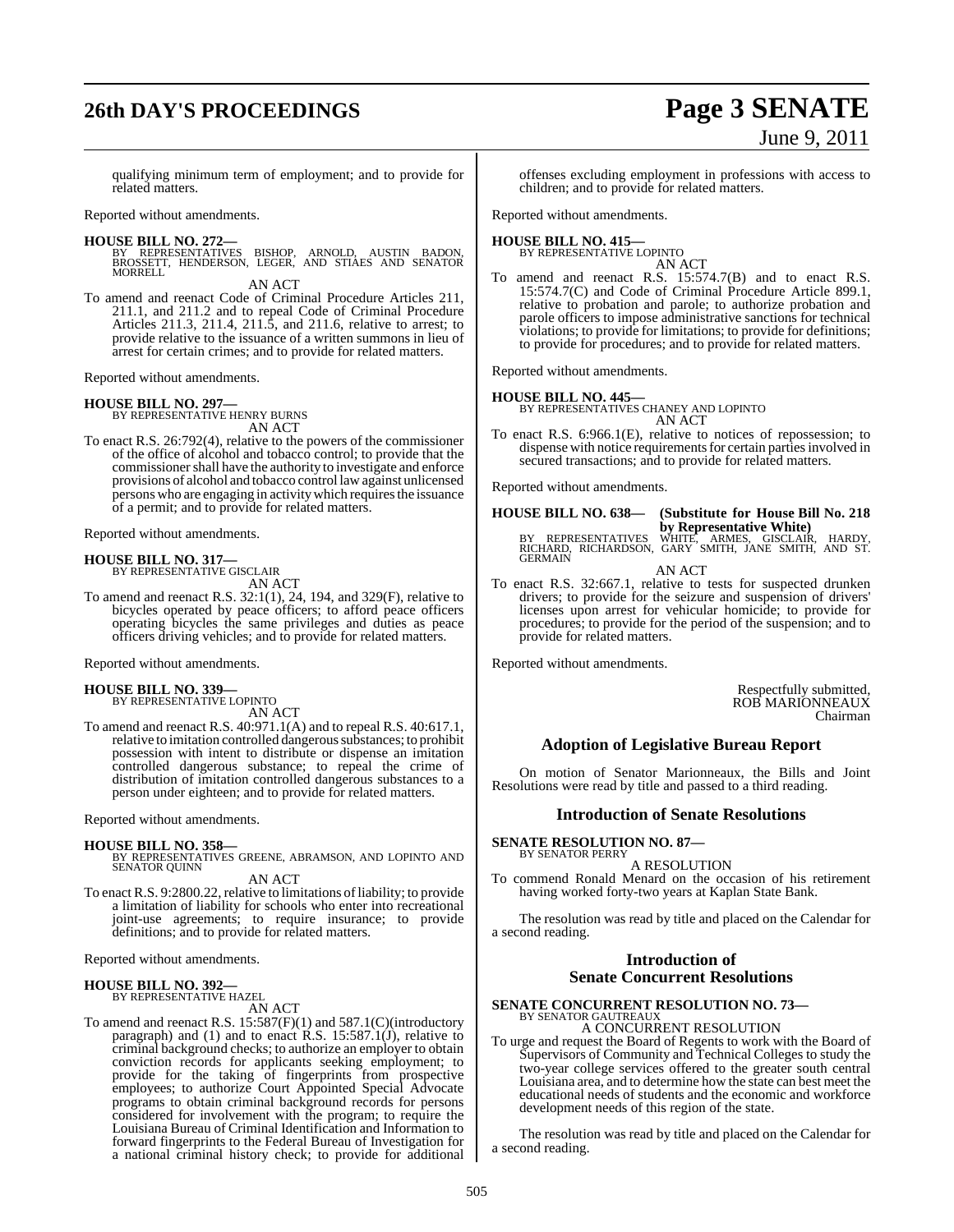June 9, 2011

#### **Senate Bills and Joint Resolutions on Second Reading**

**SENATE BILL NO. 270— (Substitute of Senate Bill No. 247 by Senator Willard-Lewis)** BY SENATOR WILLARD-LEWIS

AN ACT

To enact R.S. 30:2531.1 (D), relative to offenses affecting the public safety; to provide for statewide litter reduction; to provide for criminal penalties; to provide for exceptions; and to provide for related matters.

On motion of Senator Dorsey the bill was read by title, ordered engrossed and passed to a third reading.

#### **Senate Resolutions on Second Reading**

**SENATE RESOLUTION NO. 84—** BY SENATORS BROOME AND DORSEY

A RESOLUTION

To express the sincere condolences of the Senate of the Legislature of Louisiana upon the death of Thelma Louise "Mame" Wethers McDonald.

On motion of Senator Broome the resolution was read by title and adopted.

#### **SENATE RESOLUTION NO. 85—** BY SENATOR ERDEY

A RESOLUTION

To commend and congratulate Glenn and Rose Sibley of Livingston, Louisiana, upon the celebration of their Fiftieth Wedding Anniversary.

On motion of Senator Erdey the resolution was read by title and adopted.

## **SENATE RESOLUTION NO. 86—** BY SENATOR PETERSON

A RESOLUTION

To express the sincere condolences of the Senate of the Legislature of Louisiana upon the death of Allie Mae "Shirley" Young Singleton.

On motion of Senator Nevers the resolution was read by title and adopted.

#### **Senate Concurrent Resolutions on Second Reading**

#### **SENATE CONCURRENT RESOLUTION NO. 68—** BY SENATORS APPEL AND MURRAY

A CONCURRENT RESOLUTION

To urge and request the administration of the University of New Orleans to suspend the reclassification process with the National Collegiate Athletic Association and remain in Division I until such time as independent review of such reclassification is conducted and a recommendation is made to the university's management board.

The concurrent resolution was read by title. Senator Appel moved to adopt the Senate Concurrent Resolution.

### **ROLL CALL**

The roll was called with the following result:

#### YEAS

| Mr. President | Erdev     | Murray        |
|---------------|-----------|---------------|
| Adley         | Guillory  | <b>Nevers</b> |
| Alario        | Heitmeier | Perry         |
| Appel         | Kostelka  | Riser         |

## **Page 4 SENATE 26th DAY'S PROCEEDINGS**

Broome Long Shaw<br>Cheek Martiny Smith Cheek Martiny<br>Donahue Mills Mills Walsworth<br>Morrish Dorsey Total - 23 Total - 0 ABSENT Amedee LaFleur Peterson<br>Chabert Marionneaux Ouinn Chabert Marionneaux<br>Claitor McPherson Claitor McPherson Thompson<br>Crowe Michot Willard-Le Gautreaux Morrel<br>Jackson Mount Jackson

Total - 16

Michot Willard-Lewis<br>Morrell

The Chair declared the Senate adopted the Senate Concurrent Resolution and ordered it sent to the House.

**NAYS** 

#### **SENATE CONCURRENT RESOLUTION NO. 69—** BY SENATOR LONG

A CONCURRENT RESOLUTION To commend the Louisiana School for Math, Science, and the Arts upon being named one of the "Public Elite High Schools" in America by The Washington Post.

The concurrent resolution was read by title. Senator Long moved to adopt the Senate Concurrent Resolution.

### **ROLL CALL**

The roll was called with the following result:

#### YEAS

Mr. President Dorsey Nevers<br>Adley Erdey Perry Adley Erdey Perry<br>
Alario Heitmeier Riser Alario Heitmeier Riser Broome Long<br>Cheek Martiny Cheek Martiny Walsworth<br>Claitor Mills Willard-Le Claitor Mills Willard-Lewis<br>
Crowe Morrish World Donahue Total - 25

Total - 0

Kostelka Shaw<br>Long Smith

NAYS

#### ABSENT

Amedee **LaFleur** Mount<br>Chabert Marionneaux Peterson Chabert Marionneaux<br>
Gautreaux McPherson Gautreaux McPherson Quinn<br>Guillory Michot Thomp Michot Thompson<br>Morrell Jackson Total - 14

Morrish<br>Murray

The Chair declared the Senate adopted the Senate Concurrent Resolution and ordered it sent to the House.

#### **SENATE CONCURRENT RESOLUTION NO. 71—** BY SENATOR MURRAY

A CONCURRENT RESOLUTION

To commend the Martha Grand Chapter, Order of Eastern Star in honor of their annual Grand Session to be held on June 26 through June 30, 2011, in New Orleans, Louisiana.

The concurrent resolution was read by title. Senator Murray moved to adopt the Senate Concurrent Resolution.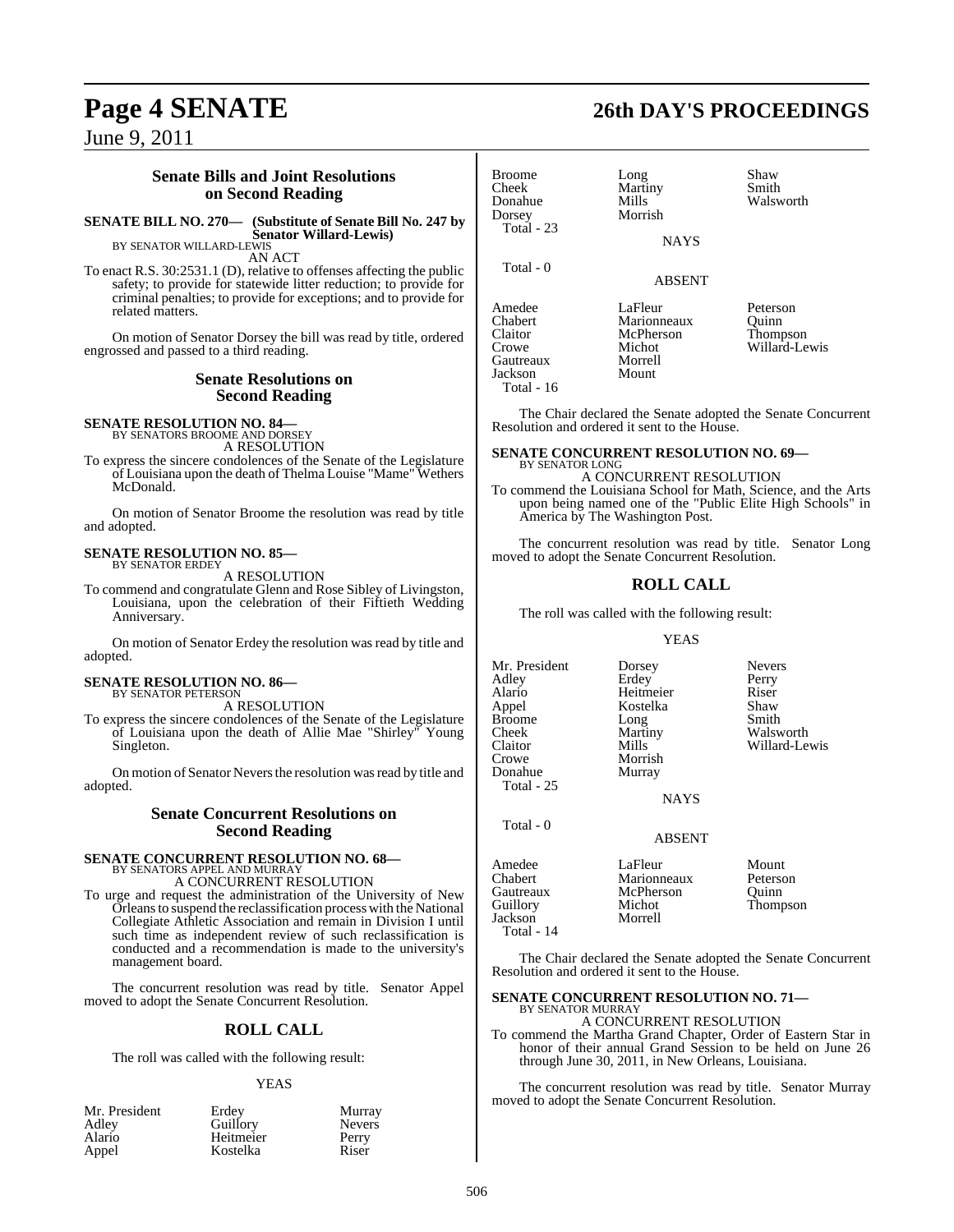# **26th DAY'S PROCEEDINGS Page 5 SENATE**

## **ROLL CALL**

The roll was called with the following result:

#### YEAS

**NAYS** 

#### Total - 0

ABSENT

| Amedee       | Jackson     | Mount    |
|--------------|-------------|----------|
| Chabert      | LaFleur     | Ouinn    |
| Claitor      | Marionneaux | Thompson |
| Crowe        | Michot      |          |
| Gautreaux    | Morrell     |          |
| Total - $13$ |             |          |

The Chair declared the Senate adopted the Senate Concurrent Resolution and ordered it sent to the House.

#### **Message from the House**

#### **ASKING CONCURRENCE IN HOUSE BILLS AND JOINT RESOLUTIONS**

#### June 8, 2011

To the Honorable President and Members of the Senate:

I am directed to inform your honorable body that the House of Representatives has finally passed and asks your concurrence in the following House Bills and Joint Resolutions:

| HB No. 247 | HB No. 354 | HB No. 371       |
|------------|------------|------------------|
| HB No. 508 | HB No. 580 | HB No. 606       |
| HB No. 632 | HB No. 319 | Respectfully sub |

heritted. ALFRED W. SPEER Clerk of the House of Representatives

#### **House Bills and Joint Resolutions**

Senator Claitor asked for and obtained a suspension of the rules to read House Bills and Joint Resolutions a first and second time by title and refer them to committee.

## **HOUSE BILL NO. 247—** BY REPRESENTATIVE HENRY

AN ACT

To amend and reenact R.S. 47:305.14(A)(1) and to enact R.S.  $47:301(10)(hh)$  and  $(14)(k)$ , relative to sales and use tax imposed by the state and certain other political subdivisions; to exclude certain sales of tangible personal property and services sold at certain events sponsored by a tax exempt nonprofit organization; to exclude certain sales of tangible personal property and services sold at certain events sponsored by a tax exempt nonprofit organization when the organization has contracted for certain services associated with the event; to provide an effective date; and to provide for related matters.

# June 9, 2011

The bill was read by title and referred by the President to the Committee on Revenue and Fiscal Affairs.

## **HOUSE BILL NO. 319—** BY REPRESENTATIVE SIMON

AN ACT

To enact R.S. 47:297(P), relative to tax credits; to authorize a credit against the individual income tax for the owner of a newly constructed one- or two-family dwelling which includes certain accessible and barrier-free design elements; to provide for eligibility; to provide for the amount of the credit; to provide for limitations; to authorize rulemaking; and to provide for related matters.

The bill was read by title and referred by the President to the Committee on Revenue and Fiscal Affairs.

#### **HOUSE BILL NO. 354—**

BY REPRESENTATIVES BILLIOT AND TUCKER

AN ACT To amend and reenact R.S. 2:705(I) and 706(F), relative to the Southeast Regional Airport Authority; provides relative to the required board meetings; deletes the mandatory requirement for the authority to appear before certain committees; and to provide for related matters.

The bill was read by title and referred by the President to the Committee on Transportation, Highways and Public Works.

#### **HOUSE BILL NO. 371—** BY REPRESENTATIVE TUCKER

AN ACT

To enact R.S. 47:6021.1, relative to tax credits; to authorize issuance of the Brownfields Investor Tax Credit to eligible taxpayers; to provide for the amount of the credit; to provide for eligibility; to provide for definitions; to provide for the tax credit application process; to authorize the recapture and recovery of the tax credit under certain circumstances; to authorize the transfer of tax credits; to provide relative to the applicable tax periods for which the credits may be granted or allowed; and to provide for related matters.

The bill was read by title and referred by the President to the Committee on Revenue and Fiscal Affairs.

#### **HOUSE BILL NO. 508—** BY REPRESENTATIVE LANDRY

AN ACT

To enact R.S. 47:305.66, relative to state sales and use tax; to authorize an exemption from state sales and use tax for the purchase of certain motor vehicles which have been or will be modified for use by a person with an orthopedic disability; to provide for requirements; to authorize the payment of rebates; to authorize rulemaking; to provide for applicability and an effective date; and to provide for related matters.

The bill was read by title and referred by the President to the Committee on Revenue and Fiscal Affairs.

**HOUSE BILL NO. 580—** BY REPRESENTATIVE HOFFMANN AN ACT

To enact R.S. 17:8.3, 8.4, and 3996(B)(13) and to repeal R.S. 17:8 through 8.2, 351 through 353, and 415.1, relative to textbooks and other instructional materials; to provide relative to procedures for recommendation and purchasing; to provide relative to contracts with publishers; to provide relative to electronic versions; to provide relative to funding; and to provide for related matters.

The bill was read by title and referred by the President to the Committee on Education.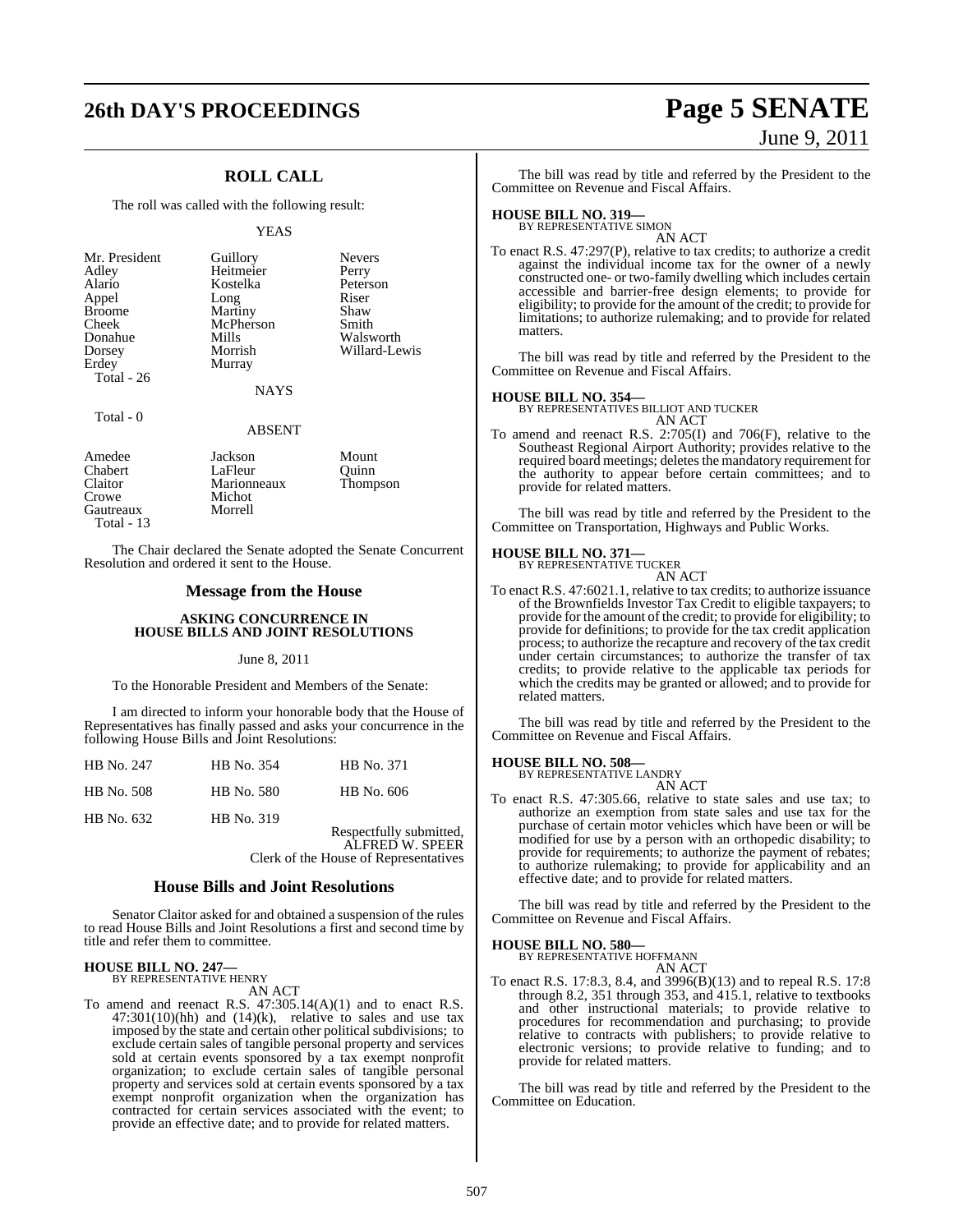## **Page 6 SENATE 26th DAY'S PROCEEDINGS**

June 9, 2011

## **HOUSE BILL NO. 606—** BY REPRESENTATIVE ROBIDEAUX

AN ACT

To enact R.S. 47:305.64(A)(2)(b)(iii), relative to sales and use taxes; to authorize certain qualifying radiation therapy treatment centers to qualify for the sales and use tax exemption; to provide relative to certain definitions; to provide for an effective date; and to provide for related matters.

The bill was read by title and referred by the President to the Committee on Revenue and Fiscal Affairs.

## **HOUSE BILL NO. 632—**

BY REPRESENTATIVE HENRY AN ACT

To amend and reenact R.S.  $47:287.95(K)$  and  $606(A)(1)(e)$ , relative to corporation income and franchise tax; to provide for the method of determining certain taxable revenue from broadcasting film or radio programming which is attributable to activity in Louisiana; to provide for definitions; to provide for effectiveness; and to provide for related matters.

The bill was read by title and referred by the President to the Committee on Revenue and Fiscal Affairs.

#### **Message from the House**

#### **ASKING CONCURRENCE IN HOUSE CONCURRENT RESOLUTIONS**

June 8, 2011

To the Honorable President and Members of the Senate:

I am directed to inform your honorable body that the House of Representatives has finally passed and asks your concurrence in the following House Concurrent Resolutions:

HCR No. 4 HCR No. 162

Respectfully submitted, ALFRED W. SPEER

Clerk of the House of Representatives

#### **House Concurrent Resolutions**

Senator Kostelka asked for and obtained a suspension of the rules to read House Concurrent Resolutions a first and second time.

#### **HOUSE CONCURRENT RESOLUTION NO. 4—**

BY REPRESENTATIVE NORTON A CONCURRENT RESOLUTION

To adopt Joint Rule No. 5 of the Joint Rules of the Senate and House of Representatives to require clear, concise, and unbiased language in constitutional amendment ballot language and to require such ballot language to be phrased in the form of a question.

The resolution was read by title and referred by the President to the Committee on Senate and Governmental Affairs.

#### **HOUSE CONCURRENT RESOLUTION NO. 162—** BY REPRESENTATIVE ARNOLD

A CONCURRENT RESOLUTION

To urge and request the Arkansas Department of Finance and Administration to revise its current criteria for determining that a tax "nexus" exists between the state of Arkansas and businesses in other states by adopting a policy that the holder of a mortgage or security interest by an out-of-state business on property located in Arkansas does not create a "nexus" with Arkansas thereby subjecting such businesses to payment of income tax in Arkansas.

The resolution was read by title and referred by the President to the Committee on Revenue and Fiscal Affairs.

#### **House Concurrent Resolutions on Second Reading**

#### **HOUSE CONCURRENT RESOLUTION NO. 85—** BY REPRESENTATIVE BARROW A CONCURRENT RESOLUTION

To request the Louisiana State Law Institute to study the laws regarding adoptions and make recommendations relative to establishing consistent but separate procedures and laws for all types of adoptions.

The resolution was read by title and referred by the President to the Committee on Judiciary A.

## **HOUSE CONCURRENT RESOLUTION NO. 87—** BY REPRESENTATIVE ELLINGTON

A CONCURRENT RESOLUTION

To apply for an amendments convention to be called for the purpose of proposing an amendment to the Constitution of the United States which shall provide that an increase in the federal debt requires approval from a majority of the legislatures of the separate states.

The resolution was read by title and referred by the President to the Committee on Senate and Governmental Affairs.

## **HOUSE CONCURRENT RESOLUTION NO. 157—** BY REPRESENTATIVE CARTER

A CONCURRENT RESOLUTION

To commend John Peterson of Louisiana State University upon winning the 2011 National Collegiate Athletic Association Division I Men's Golf Championship.

The resolution was read by title. Senator Claitor moved to concur in the House Concurrent Resolution.

## **ROLL CALL**

The roll was called with the following result:

#### YEAS

| Mr. President<br>Adley<br>Alario<br>Appel<br>Chabert<br>Cheek<br>Claitor<br>Crowe<br>Donahue<br>Dorsey<br>Erdey<br>Total - 31<br>Total - 0 | Guillory<br>Heitmeier<br>Kostelka<br>LaFleur<br>Long<br>Marionneaux<br>Martiny<br>McPherson<br>Mills<br>Morrish<br>Mount<br><b>NAYS</b><br><b>ABSENT</b> | Murray<br><b>Nevers</b><br>Perry<br>Peterson<br>Riser<br>Shaw<br>Smith<br>Walsworth<br>Willard-Lewis |
|--------------------------------------------------------------------------------------------------------------------------------------------|----------------------------------------------------------------------------------------------------------------------------------------------------------|------------------------------------------------------------------------------------------------------|
|                                                                                                                                            |                                                                                                                                                          |                                                                                                      |
| Amedee<br>Broome<br>Gautreaux<br>Total - 8                                                                                                 | Jackson<br>Michot<br>Morrell                                                                                                                             | Quinn<br>Thompson                                                                                    |

The Chair declared the Senate concurred in the House Concurrent Resolution and ordered it returned to the House.

## **HOUSE CONCURRENT RESOLUTION NO. 158—**

BY REPRESENTATIVE CARTER A CONCURRENT RESOLUTION

To commend Austin Ernst of Louisiana State University upon winning the 2011 National Collegiate Athletic Association Division I Women's Golf Championship.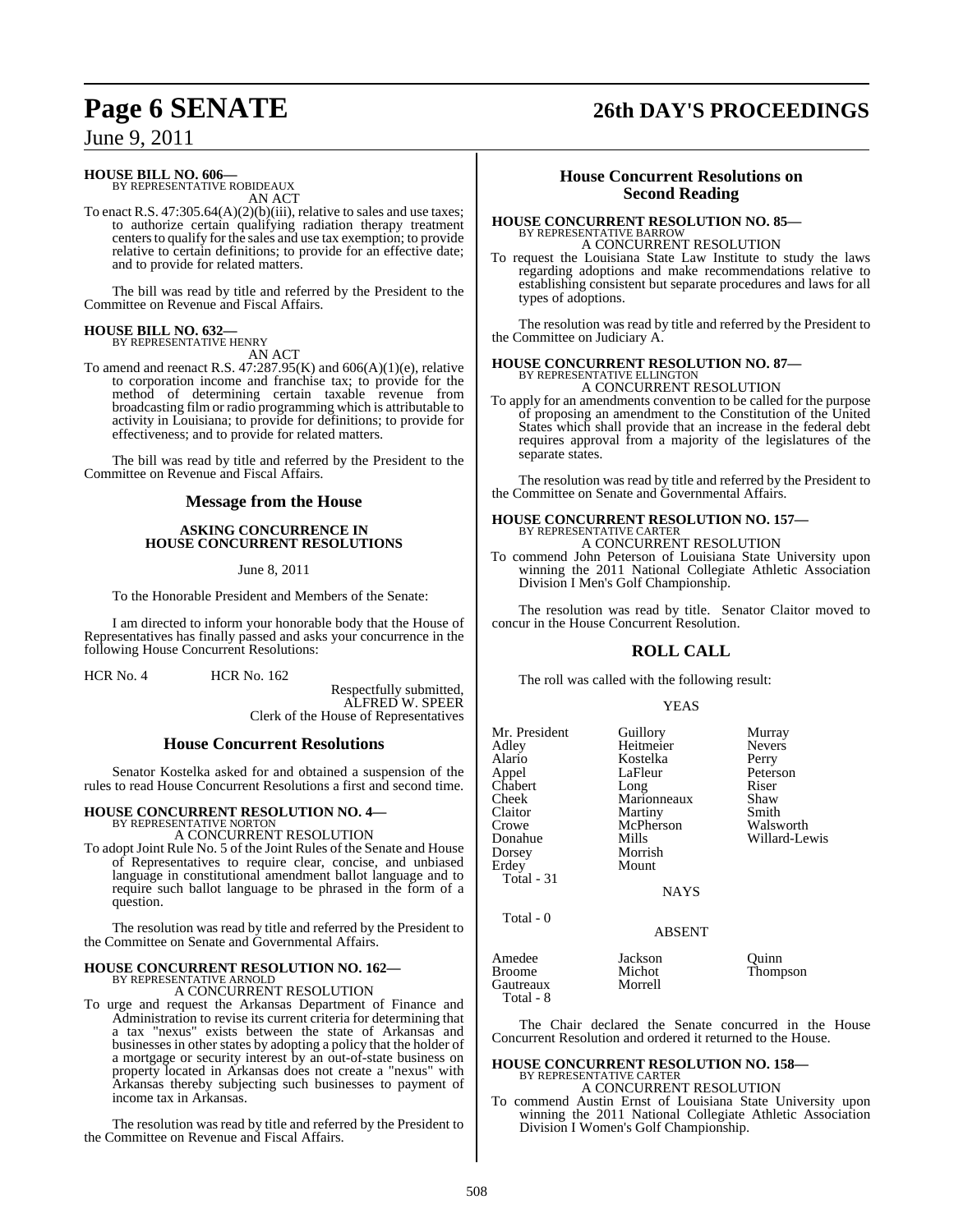## **26th DAY'S PROCEEDINGS Page 7 SENATE**

The resolution was read by title. Senator Claitor moved to concur in the House Concurrent Resolution.

#### **ROLL CALL**

The roll was called with the following result:

#### YEAS

| Mr. President | Erdey                 | Morrish       |
|---------------|-----------------------|---------------|
| Adley         |                       | Mount         |
| Alario        | Guillory<br>Heitmeier | Murray        |
| Appel         | Kostelka              | <b>Nevers</b> |
| Chabert       | LaFleur               | Perry         |
| Cheek         | Long                  | Peterson      |
| Claitor       | Marionneaux           | Riser         |
| Crowe         | Martiny               | Shaw          |
| Donahue       | McPherson             | Smith         |
| Dorsey        | Mills                 | Walsworth     |
| Total - 30    |                       |               |
|               |                       |               |

#### **NAYS**

Total - 0

Total - 9

ABSENT

| Amedee    | Jackson | Ouinn         |
|-----------|---------|---------------|
| Broome    | Michot  | Thompson      |
| Gautreaux | Morrell | Willard-Lewis |
| Total - 9 |         |               |

The Chair declared the Senate concurred in the House Concurrent Resolution and ordered it returned to the House.

#### **HOUSE CONCURRENT RESOLUTION NO. 159—** BY REPRESENTATIVE GUINN AND SENATOR MORRISH A CONCURRENT RESOLUTION

To commend the Jennings High School track and field team upon being recognized by the Louisiana High School Athletic Association as the rightful winner of the Class 4A state championship in the boys 4x100 meter relay event.

The resolution was read by title. Senator Morrish moved to concur in the House Concurrent Resolution.

#### **ROLL CALL**

The roll was called with the following result:

#### YEAS

| Mr. President<br>Adley<br>Alario<br>Chabert<br>Cheek<br>Claitor<br>Crowe<br>Donahue<br>Dorsey<br>Erdey<br>Total $-30$ | Guillory<br>Heitmeier<br>Kostelka<br>LaFleur<br>Long<br>Marionneaux<br>Martiny<br>McPherson<br>Mills<br>Morrish | Mount<br>Murray<br><b>Nevers</b><br>Perry<br>Peterson<br>Riser<br>Shaw<br>Smith<br>Walsworth<br>Willard-Lewis |
|-----------------------------------------------------------------------------------------------------------------------|-----------------------------------------------------------------------------------------------------------------|---------------------------------------------------------------------------------------------------------------|
| Total - 0                                                                                                             | NAYS<br><b>ABSENT</b>                                                                                           |                                                                                                               |
| Amedee<br>Appel<br>Broome                                                                                             | Gautreaux<br>Jackson<br>Michot                                                                                  | Morrell<br>Ouinn<br>Thompson                                                                                  |

The Chair declared the Senate concurred in the House Concurrent Resolution and ordered it returned to the House.

June 9, 2011

#### **Reports of Committees**

The following reports of committees were received and read:

#### **REPORT OF COMMITTEE ON**

#### **FINANCE**

Senator Michael J. "Mike" Michot, Chairman on behalf of the Committee on Finance, submitted the following report:

#### June 8, 2011

To the President and Members of the Senate:

I am directed by your Committee on Finance to submit the following report:

## **SENATE BILL NO. 46—** BY SENATORS SHAW AND LONG

AN ACT To enact R.S. 17:236.4, relative to the Louisiana Virtual School; to provide for enrollment of students; to provide for the responsibilities of school governing authorities; to provide for the adoption of policies; to provide relative to student access to and credit for courses taken through the virtual school; to require notification to students and parents of such virtual school option; to provide for rules; and to provide for related matters.

Reported with amendments.

#### **SENATE BILL NO. 265—** BY SENATOR RISER

AN ACT To enact R.S. 22:832.1 and Chapter 55 of Title 51 of the Louisiana Revised Statutes of 1950, to be comprised of R.S. 51:3121 through 3133, relative to the Louisiana Entrepreneurial Assistance and Development program (LEAD); to create the program; to provide for a tax reduction for investors who make investments of eligible capital under the program; to provide for approval of LEAD funds by the department of economic development and to establish criteria for such approval; to provide criteria for issuers in which investments will be made; and to provide for related matters.

Reported with amendments.

Respectfully submitted, MICHAEL J. "MIKE" MICHOT Chairman

#### **Senate Bills and Joint Resolutions on Second Reading Reported by Committees**

**SENATE BILL NO. 57—** BY SENATOR ADLEY

AN ACT

To amend and reenact R.S. 44:5, relative to public records; to provide for the application of public records law to records of the office of the governor; to provide exceptions; and to provide for related matters.

Reported with amendments by the Committee on Senate and Governmental Affairs.

#### **SENATE COMMITTEE AMENDMENTS**

Amendments proposed by Senate Committee on Senate and Governmental Affairs to Original Senate Bill No. 57 by Senator Adley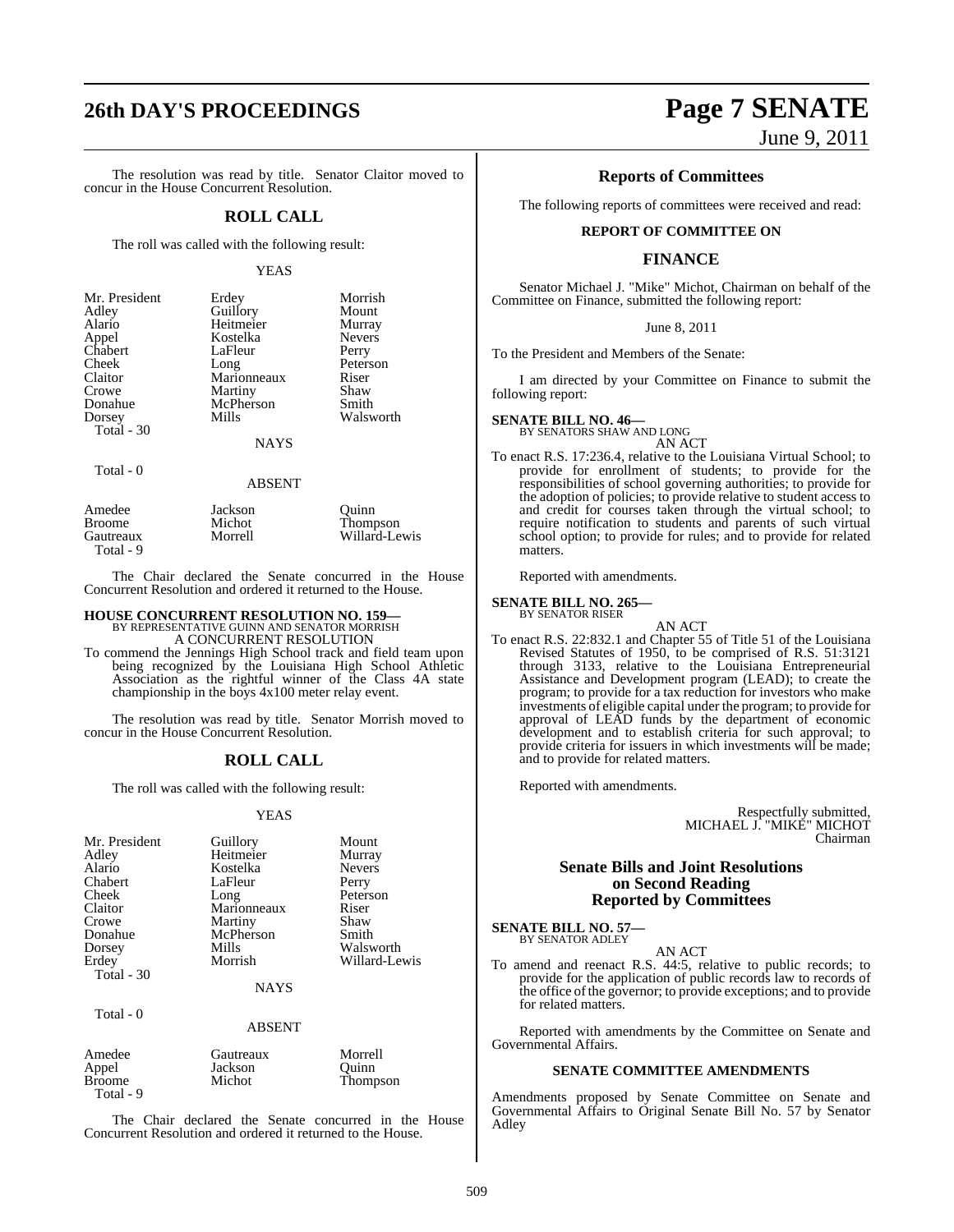# **Page 8 SENATE 26th DAY'S PROCEEDINGS**

June 9, 2011

AMENDMENT NO. 1

On page 2, between lines 6 and 7, insert the following:

"(2) **Any record of the office of the governor relative to fiscal or budgetary matters, including but not limited to a record of communications between the legislative auditor's office and the office of the governor relative to fiscal or budgetary matters,shall be a public record.**"

AMENDMENT NO. 2 On page 2, line 7, delete "(2)" and insert "**(3)**"

AMENDMENT NO. 3

On page 2, line 11, change "**Paragraph (1)**" to "**Paragraphs (1) and**  $(2)$ 

AMENDMENT NO. 4

On page 2, line 12, delete "**executive deliberations of the governor and**"

AMENDMENT NO. 5 On page 2, line 14, after "**disclosure.**" delete the remainder of the line and delete lines 15 through 20

AMENDMENT NO. 6 On page 2, line 21, change "**(3)**" to "**(4)**" and change "**Paragraph (1)**" to "**Paragraphs (1) and (2)**"

AMENDMENT NO. 7 On page 3, delete lines 3 through 7

AMENDMENT NO. 8

On page 3, at the beginning of line 8, change "**(6)**" to "**(5)**"

On motion of Senator Kostelka, the committee amendment was adopted. The amended bill was read by title, ordered engrossed and passed to a third reading.

#### **Motion to Make Special Order**

On motion of Senator Adley, Senate Bill No. 57, which was just advanced to a Third Reading and Final Passage, was made Special Order of the Day No. 1 on Monday, June 13, 2011.

Without objection, so ordered.

#### **SENATE BILL NO. 170—** BY SENATOR CHAISSON

AN ACT

To enact R.S. 24:35 and to repeal R.S. 24:35.1, relative to legislative redistricting; to provide for the redistricting of the Senate of the Legislature of Louisiana; to provide for effective dates; and to provide for related matters.

Reported favorably by the Committee on Senate and Governmental Affairs. The bill was read by title, ordered engrossed and passed to a third reading.

#### **House Bills and Joint Resolutions on Second Reading Reported by Committees**

#### **HOUSE BILL NO. 103—** BY REPRESENTATIVE ARMES

AN ACT

To amend and reenact R.S. 42:1119(B)(2)(a)(i), relative to the Code of Governmental Ethics; to except employment by a local school board of special education related services professionals from the nepotism prohibition of the code; to provide limitations, procedures, and penaltiesfor certain violations; and to provide for related matters.

Reported favorably by the Committee on Senate and Governmental Affairs. The bill was read by title and referred to the Legislative Bureau.

#### **HOUSE BILL NO. 133—**

BY REPRESENTATIVE ANDERS AN ACT

To enact Part I-B of Chapter 2 of Title 51 of the Louisiana Revised Statutes of 1950, to be comprised of R.S. 51:501, relative to warranty claims; to require claims to be approved or disapproved within thirty days; to require payment of approved claims within thirty days; to require notice of disapproval and the grounds for the disapproval; to provide for claims not disapproved within thirty days; to provide for claims submitted after the termination of a contract; to provide for compensation for work performed by a dealer; to provide for excluded expenses; to provide for compensation for parts; to provide for a supplier's right to adjust for errors; to authorize a dealer to accept a manufacturer's reimbursement terms; to define dealer"; to provide for an effective date; and to provide for related matters.

Reported with amendments by the Committee on Commerce, Consumer Protection, and International Affairs.

#### **SENATE COMMITTEE AMENDMENTS**

Amendments proposed by Senate Committee on Commerce, Consumer Protection and International Affairs to Engrossed House Bill No. 133 by Representative Anders

#### **AMENDMENT NO.**

On page 2, after line 28, insert the following: "I. The provisions of this Section shall apply only to warranty agreements executed after the effective date of this Act.

#### AMENDMENT NO. 2 On page 3, delete lines 1 through 5

On motion of Senator Smith, the committee amendment was adopted. The amended bill was read by title and referred to the Legislative Bureau.

**HOUSE BILL NO. 178—** BY REPRESENTATIVE SCHRODER AN ACT

To amend and reenact R.S. 46:460.21(A)(2), relative to transfer of funds for representation of children and indigent parents in child protection proceedings; to authorize certain functions of the Department of Children and Family Services relating to child protection proceedings; to delete references to certain entities which provide representation of children and indigent parents; to repeal a requirement for priority in funding; and to provide for related matters.

Reported favorably by the Committee on Health and Welfare. The bill was read by title and referred to the Legislative Bureau.

#### **HOUSE BILL NO. 271—** BY REPRESENTATIVE FANNIN

AN ACT

To enact R.S. 40:1730.23(F) and 1730.24(C), relative to the state uniform construction code; to require municipalities and parishes to provide a list of registered certified building inspectors; to prohibit municipalities and parishes from imposing a fee for inspections not performed by the municipality or parish; and to provide for related matters.

Reported favorably by the Committee on Commerce, Consumer Protection, and International Affairs. The bill was read by title and referred to the Legislative Bureau.

#### **HOUSE BILL NO. 276—**

BY REPRESENTATIVE MONTOUCET AN ACT

To amend and reenact R.S. 37:2442(6)(introductory paragraph), 2446.1(C), 2449(B), and 2449.1(B)(4), (C)(1) and (2), and (E),  $2449.2(A)$ (introductory paragraph) and  $(B)$ , and  $2449.3(A)$  and to enact R.S. 37:2444.1 and 2444.2, relative to hearing aid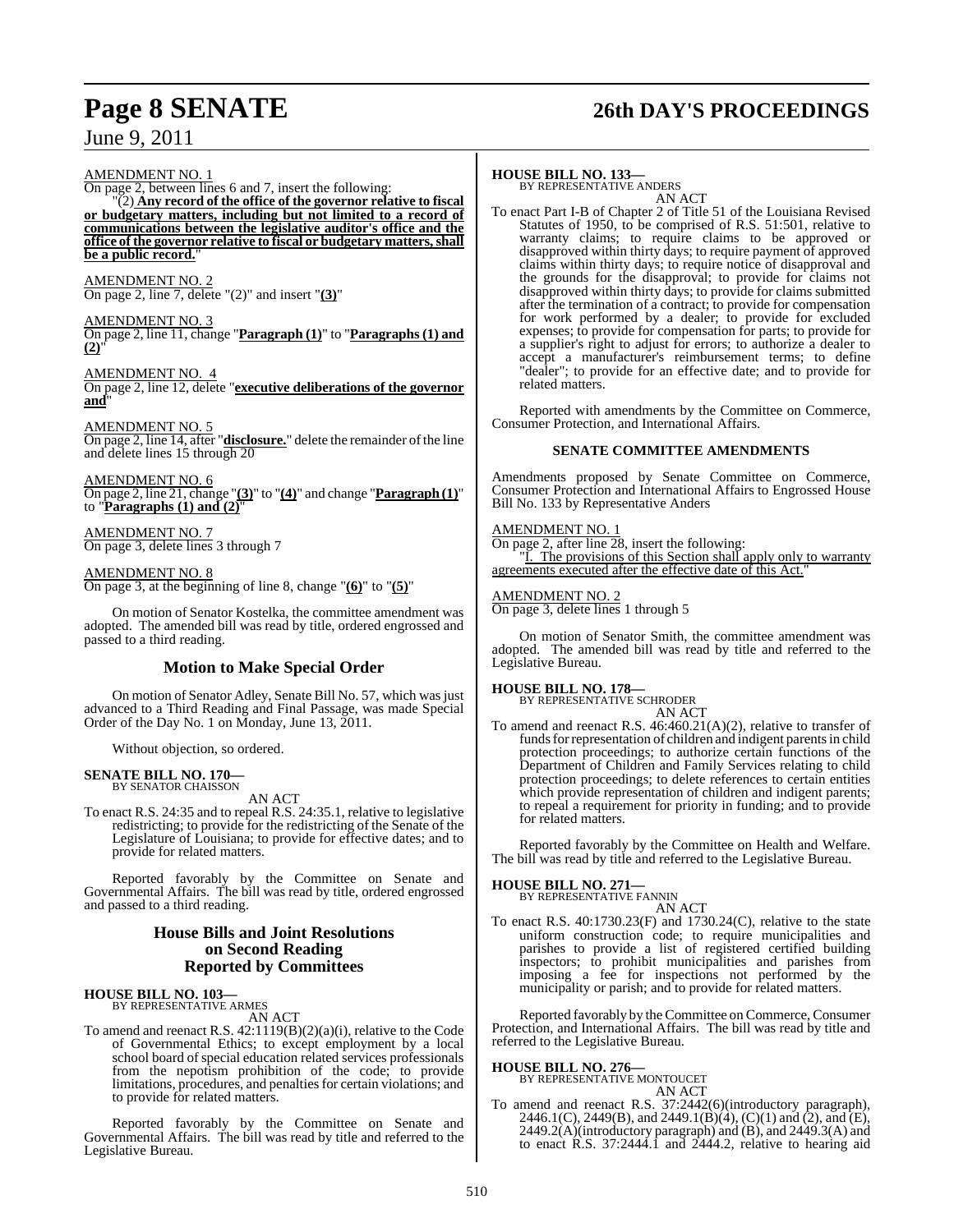# **26th DAY'S PROCEEDINGS Page 9 SENATE**

# June 9, 2011

dealers; to provide for definitions; to establish a testing period for hearing aids; to establish a three-day cooling off period for the purchase of a hearing aid; to provide for continuing education requirements; to provide for temporary training permits; to provide for guidelines for training of temporary training permit holders; to establish sponsor and co-sponsor requirements; to provide for authority of temporary training permit holders; and to provide for related matters.

Reported favorably by the Committee on Health and Welfare. The bill was read by title and referred to the Legislative Bureau.

#### **HOUSE BILL NO. 381—**

BY REPRESENTATIVE GREENE AND SENATOR MICHOT AN ACT

To amend and reenact R.S. 51:2453(1) and (6), 2455(A), and  $2457(A)(2)(a)$ , (b), and (f), relative to tax rebates; to provide with respect to the Louisiana Quality Jobs Program; to provide for definitions; to specify that the value of health insurance benefits offered to employees shall be included in the consideration of the value of a new direct job; to provide for effectiveness; and to provide for related matters.

Reported with amendments by the Committee on Commerce, Consumer Protection, and International Affairs.

#### **SENATE COMMITTEE AMENDMENTS**

Amendments proposed by Senate Committee on Commerce, Consumer Protection and International Affairs to Engrossed House Bill No. 381 by Representative Greene

#### AMENDMENT NO. 1

On page 1, line 18, after "Subparagraph" and before the period "." insert the following: ", provided that at least fifty percent of the employees holding new direct jobs accept the health care benefits offered"

#### AMENDMENT NO. 2

On page 2, line 4, after "six percent" and before the period "." insert the following: ", provided that at least fifty percent of the employees holding new direct jobs accept the health care benefits offered"

#### AMENDMENT NO. 3

On page 2, line 15, after "offered" and before the period "." insert the following: ", provided that at least fifty percent of the employees holding new direct jobs accept the health care benefits offered"

#### AMENDMENT NO. 4

On page 3, between lines 22 and 23, insert the following: "(iii) That at least fifty percent of the employees holding new direct jobs have accepted the health care benefits offered.

On motion of Senator Smith, the committee amendment was adopted. The amended bill was read by title and referred to the Legislative Bureau.

## **HOUSE BILL NO. 400—** BY REPRESENTATIVE CORTEZ

AN ACT

To amend and reenact R.S. 32:793(D), relative to automobile liability insurance; to provide with respect to such insurance for rental dealers; and to provide for related matters.

Reported with amendments by the Committee on Insurance.

#### **SENATE COMMITTEE AMENDMENTS**

Amendments proposed by Senate Committee on Insurance to Reengrossed House Bill No. 400 by Representative Cortez

AMENDMENT NO. 1 On page 1, line 15, change "such" to "the"

#### AMENDMENT NO. 2

On page 1, line 20, change "Such" to "The"

#### AMENDMENT NO. 3

On page 1, line 21, after "Louisiana" delete the remainder of the line and delete line 22 in its entirety and in lieu thereof insert the following: "or an approved unauthorized insurer with a Best rating of B+ or better."

#### AMENDMENT NO. 4

On page 2, delete lines 1 through 7 in their entirety and in lieu thereof insert the following:

"(4). It shall be illegal for an association or trade organization to charge or collect from any auto rental dealer, a fee or surcharge associated with the procurement of or access to contingent liability insurance. The prohibition shall not apply to any duly licensed insurance agent or agency in the state of Louisiana. \* \* \*"

On motion of Senator Morrish, the committee amendment was adopted. The amended bill was read by title and referred to the Legislative Bureau.

#### **HOUSE BILL NO. 418—**

BY REPRESENTATIVE THIERRY AN ACT

To amend and reenact R.S. 37:1374, relative to the Louisiana State Plumbing Board; to authorize the board to fine any person performing plumbing work without a license; to provide for dispensation of the monies collected; to provide for exceptions; and to provide for related matters.

Reported favorably by the Committee on Commerce, Consumer Protection, and International Affairs. The bill was read by title and referred to the Legislative Bureau.

#### **HOUSE BILL NO. 449—**

BY REPRESENTATIVE ABRAMSON AN ACT

To amend and reenact R.S. 42:17(A)(1), relative to open meetings; to provide relative to exceptions and executive sessions; to provide relative to discussions regarding awarding of public contracts; and to provide for related matters.

Reported favorably by the Committee on Senate and Governmental Affairs. The bill was read by title and referred to the Legislative Bureau.

## **HOUSE BILL NO. 462—** BY REPRESENTATIVE MCVEA

AN ACT To amend and reenact R.S. 22:1000(A)(1)(a)(vi) and (2), 1003(A) and (C), and 1003.1(A)(1) and (C), relative to health insurance; to provide with respect to coverage of dependent children and grandchildren; to provide relative to conditions for such coverage for certain benefits; to provide with respect to rating of such dependents; and to provide for related matters.

Reported with amendments by the Committee on Insurance.

#### **SENATE COMMITTEE AMENDMENTS**

Amendments proposed by Senate Committee on Insurance to Reengrossed House Bill No. 462 by Representative McVea

#### AMENDMENT NO. 1

On page 1, at the beginning of line 3, change "and (C)" to "and (C) and  $1111(K)$ "

### AMENDMENT NO. 2

On page 1, at the beginning of line 6, insert "to provide for methods of payment of certain premiums;"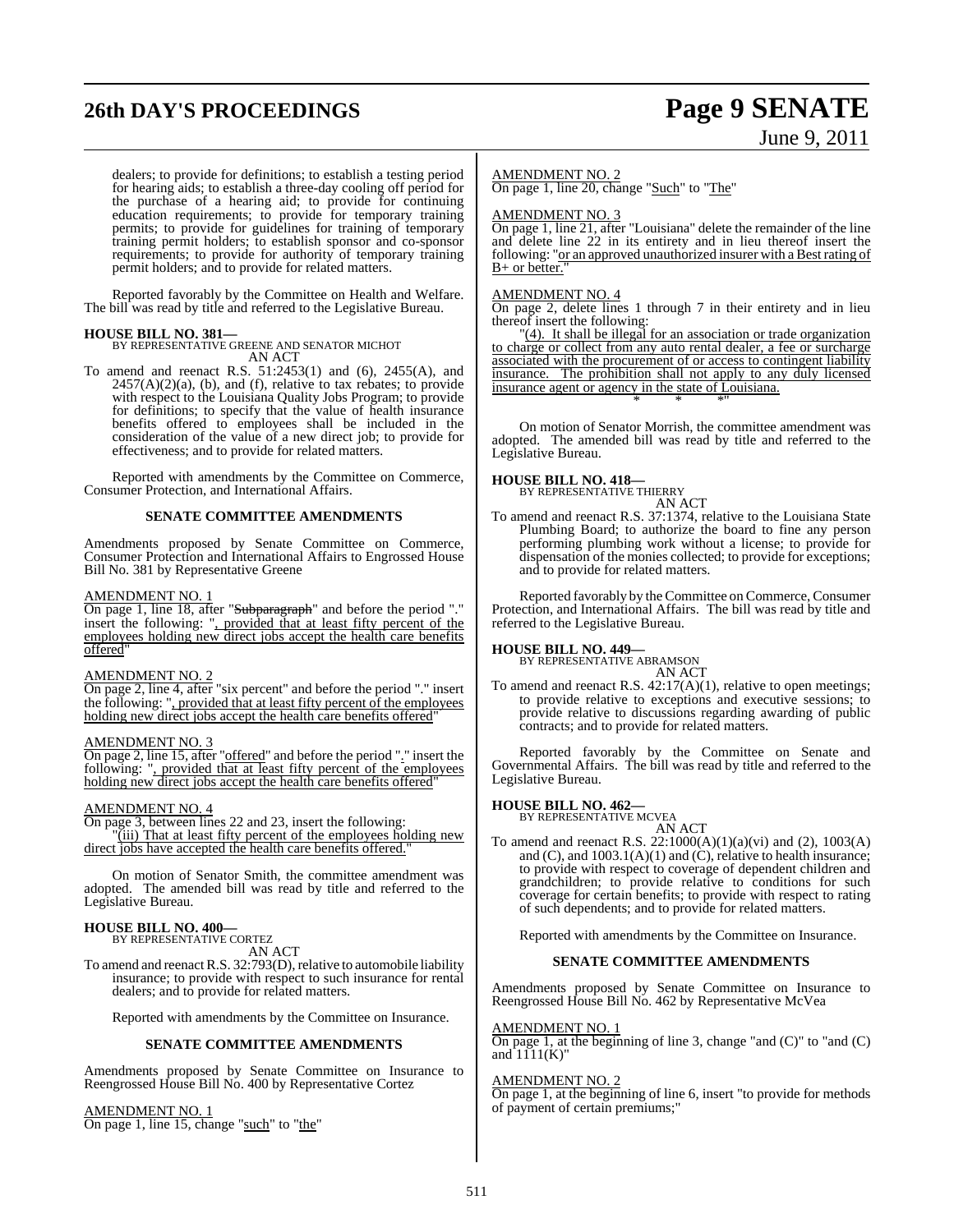## **Page 10 SENATE 26th DAY'S PROCEEDINGS**

June 9, 2011

#### AMENDMENT NO. 3

On page 2, line 18, delete "short-term medical policies" and in lieu thereof insert: "short-term, limited duration insurance as defined pursuant to 45 CFR 144.103

#### AMENDMENT NO. 4

On page 2, line 20, delete "short-term medical policies," and in lieu thereof insert: "short-term, limited duration insurance as defined pursuant to  $45 \overline{CFR}$  144.103,

AMENDMENT NO. 5 On page 2, line 26, change "Such" to "This"

#### AMENDMENT NO. 6 On page 2, line 28, change "Such a" to "A"

#### AMENDMENT NO. 7

On page 4, lines 2 and 3, delete "short-term medical policies" and in lieu thereof insert: "short-term, limited duration insurance as defined pursuant to 45 CFR 144.103"

#### AMENDMENT NO. 8

On page 4, line 5, delete "short-term medical policies," and in lieu thereof insert: "short-term, limited duration insurance as defined pursuant to 45 CFR 144.103,"

#### AMENDMENT NO. 9 On page 4, line 11, change "Such" to "This"

AMENDMENT NO. 10 On page 4, line 13, change "Such  $a$ " to " $A$ "

#### AMENDMENT NO. 11

On page 5, lines 9 and 10, delete "short-term medical policies" and in lieu thereof insert: "short-term, limited duration insurance as defined pursuant to 45 CFR 144.103"

#### AMENDMENT NO. 12

On page 5, line 12, delete "short-term medical policies," and in lieu thereof insert: "short-term, limited duration insurance as defined pursuant to 45 CFR 144.103,"

AMENDMENT NO. 13 On page 5, line 18, change "Such" to "This"

AMENDMENT NO. 14 On page 5, line 20, "Such a" to "A"

#### AMENDMENT NO. 15 On page 6, line 10, after "provisions" insert ", in reference to age requirements,"

AMENDMENT NO. 16 On page 6, line 11, delete "short-term medical policies." and in lieu thereof insert: "short-term, limited duration insurance as defined pursuant to  $45 \overline{\text{CFR}}$  144.103.

#### AMENDMENT NO. 17 On page 6, line 19, after "grandchild" insert the period "." and delete the remainder of the line.

AMENDMENT NO. 18 On page 6, delete lines 20 and 21 in their entirety.

#### AMENDMENT NO. 19 On page 6, line 22, delete "rates according to the specific risk represented by such dependent."

## AMENDMENT NO. 20

On page 7, line 3, after "provisions" insert ", in reference to age requirements,

#### AMENDMENT NO. 21

On page 7, line 4, change "short-term medical policies" to "shortterm, limited duration insurance as defined pursuant to 45 CFR 144.103."

#### AMENDMENT NO. 22

On page 7, between lines 4 and 5, insert the following: "Section 2. R.S. 22:1111(K) is hereby amended and reenacted

to read as follows: §1111. Medicare supplement minimum standards

\* \* \* K. Payment for premiums for Medicare supplement policies shall only be made as follows:

(1) By check, money order, credit or debit card, or bank draft made payable to the insurer; or

(2) By cash, provided that an insurer's receipt which binds the insurer for receipt of such premium shall be issued to the insured. \* \* \*"

#### AMENDMENT NO. 23

On page 7, line 5, change "Section 2." to "Section 3."

On motion of Senator Morrish, the committee amendment was adopted. The amended bill was read by title and referred to the Legislative Bureau.

# **HOUSE BILL NO. 469—** BY REPRESENTATIVE ANDERS

AN ACT

To amend and reenact R.S. 22:439, relative to surplus lines insurance; to provide with respect to the tax on premiums paid for such insurance, including provisions relative to its receipt, collection, and distribution; to conform state law with federal law; to require the commissioner of insurance to enter into a multistate agreement authorizing a clearinghouse for such taxes and assessment of a clearinghouse fee payable by brokers or independently procuring insureds; and to provide for related matters.

Reported with amendments by the Committee on Insurance.

#### **SENATE COMMITTEE AMENDMENTS**

Amendments proposed by Senate Committee on Insurance to Re-Reengrossed House Bill No. 469 by Representative Anders

#### AMENDMENT NO. 1

On page 5, line 6, after "states." add the following: "Upon execution of a Nonadmitted Insurance Multi-State Agreement or other cooperative compact or agreement with another state pursuant to this Act, the commissioner shall notify the Louisiana State Law Institute asto the execution of the agreement or compact and its effective date in order that the Louisiana State Law Institute can direct the appropriate entities asto the effective date of the statutory provisions contained in this Act."

On motion of Senator Morrish, the committee amendment was adopted. The amended bill was read by title and referred to the Legislative Bureau.

## **HOUSE BILL NO. 501—** BY REPRESENTATIVE LEGER

AN ACT

To amend and reenact R.S. 34:963 and to repeal R.S. 34:950, 951, 952, 954, and 965, relative to bar pilots; to authorize bar pilots to form corporations or limited liability companies; to repeal certain provisions relative to bar pilots for the Port of New Orleans; and to provide for related matters.

Reported favorably by the Committee on Commerce, Consumer Protection, and International Affairs. The bill was read by title and referred to the Legislative Bureau.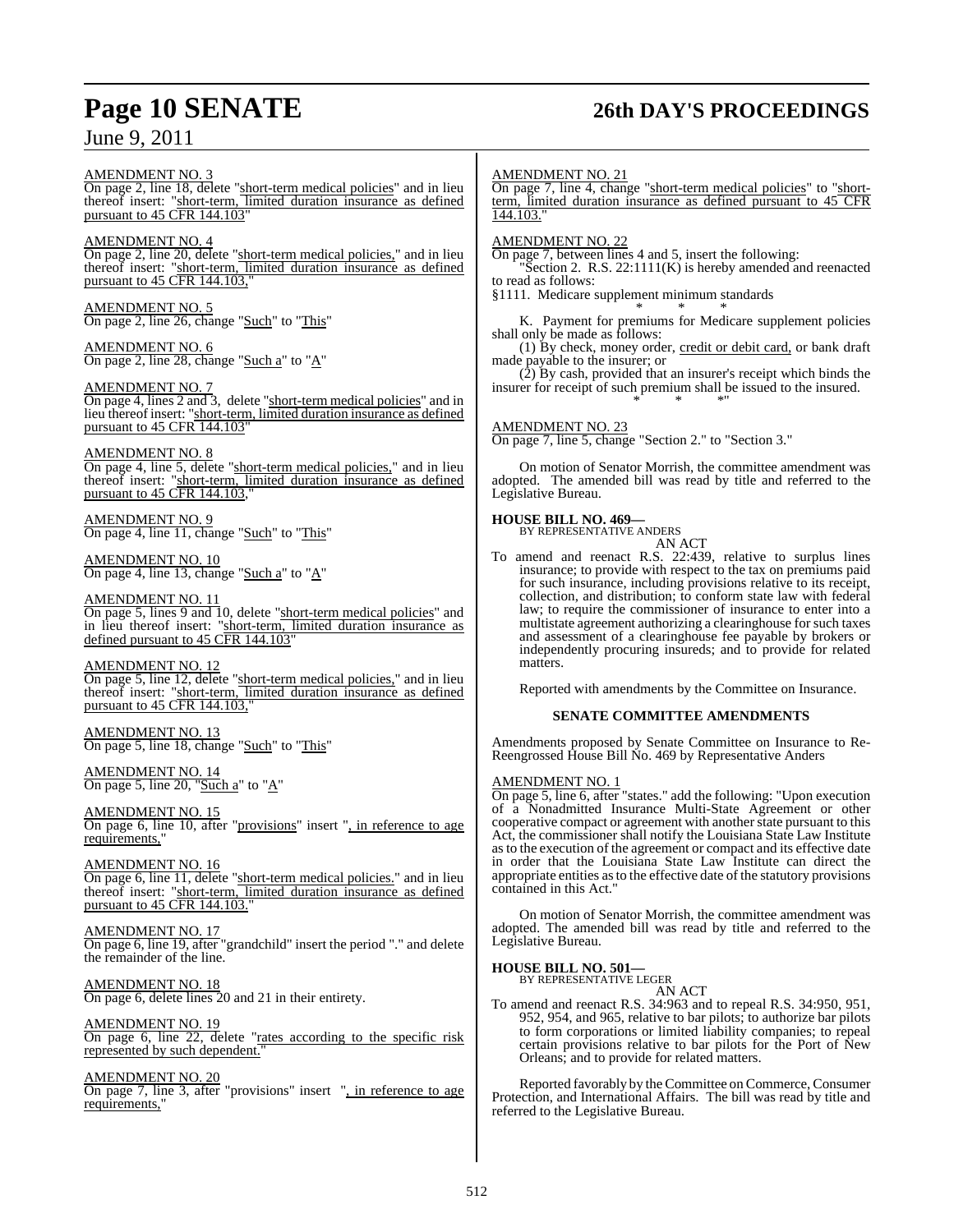# **26th DAY'S PROCEEDINGS Page 11 SENATE**

## June 9, 2011

#### **HOUSE BILL NO. 607— (Substitute for HouseBill No. 183 by Representative Arnold)** BY REPRESENTATIVE ARNOLD

AN ACT

To amend and reenact R.S. 9:3530(F), relative to consumer credit transactions; to authorize a lender to charge a fee for electronic lien and title services or E.L.T. fee; to prohibit an E.L.T. fee from being considered as interest or being included in the calculation of interest; and to provide for related matters.

Reported favorably by the Committee on Commerce, Consumer Protection, and International Affairs. The bill was read by title and referred to the Legislative Bureau.

#### **HOUSE BILL NO. 635— (Substitute for HouseBill No. 168 by Representative Thibaut)**

BY REPRESENTATIVE THIBAUT AN ACT

To amend and reenact R.S. 32:861(A)(3), 863(A)(3)(a) and (B), and 863.2(A)(6),(E)(1), and (2) and to enact R.S. 22:885(E), relative to the cancellation of automobile insurance by the insured; to provide for notification by the office of motor vehicles to insureds relative to cancellation fees; to provide for the surrender of a vehicle's license plates upon cancellation of liability coverage; to limit the circumstances under which a vehicle owner will not be charged a fee upon cancellation of automobile liability coverage; and to provide forrelated matters.

Reported with amendments by the Committee on Insurance.

#### **SENATE COMMITTEE AMENDMENTS**

Amendments proposed by Senate Committee on Insurance to Engrossed House Bill No. 635 by Representative Thibaut

#### AMENDMENT NO. 1

On page 1, line 2, after "863.2" delete the remainder of the line and in lieu thereof insert the following: " $(A)(1)$ ,  $(2)$ ,  $(6)$ ,  $(B)$ ,  $(E)(1)$ , and"

#### AMENDMENT NO. 2

On page 2, line 2, after "863.2" delete the remainder of the line and in lieu thereof insert the following: " $(A)(1)$ ,  $(2)$ ,  $(6)$ ,  $(B)$ ,  $(E)(1)$ , and"

#### AMENDMENT NO. 3

On page 4, delete line 20 and in lieu thereof insert the following:

"A. (1) All entities providing security in compliance with R.S. 32:861 et seq., hereinafter referred to as "security providers", whether admitted or nonadmitted (surplus line underwriter) insurance companies providing automobile liability policies, or sales representatives or agents of surety companies issuing motor vehicle liability bonds, or the state treasurer holding deposits, shall notify the secretary of the effective dates of each liability policy, liability bond, deposit, or other security within fifteen business days from the date notice of such policy, bond, deposit, or other security was issued by the security provider. or made.

(2) Except as otherwise provided for motor carriers in R.S. 32:900(M), in addition, all such security providers shall notify the secretary when any policy, bond, deposit, or other item of security is terminated, withdrawn, canceled, lapsed, or otherwise made ineffective within fifteen business days of from the date notice of the security became becoming ineffective was issued by the security provider.

\* \* \*"

#### AMENDMENT NO. 4

On page 4, delete line 27, and in lieu thereof insert the following:

"B. Upon failure of When a security provider to does not provide the secretary with the information required by this Section within the time limits set forth in this Section, the insurance company, sales representative or agent, state treasurer, or other provider shall <u>pay</u> be assessed a late fee of not more than fifty dollars per policy, bond, or deposit, or other security item concerning which information is not supplied. All fees collected under this Subsection shall be deposited in the Bond Security and Redemption Fund as provided in R.S. 32:853(B)(2).

### \* \* \*"

On motion of Senator Morrish, the committee amendment was adopted. The amended bill was read by title and referred to the Legislative Bureau.

#### **Reconsideration**

The vote by which Senate Bill No. 218 failed to pass on Wednesday, June 8, 2011, was reconsidered.

#### **SENATE BILL NO. 218—**

BY SENATOR MCPHERSON AN ACT

To enact R.S.  $39:1800.4(C)(3)$ , relative to state and local correctional facilities; to provide for pre-paid leases of certain state correctional facilities; to provide for certain terms of pre-paid leases of state correctional facilities; to provide for an effective date; and to provide for related matters.

On motion of Senator McPherson, the bill was read by title and returned to the Calendar, subject to call.

#### **Senate Concurrent Resolutions on Second Reading Reported by Committees**

## **SENATE CONCURRENT RESOLUTION NO. 44—** BY SENATOR MARTINY

A CONCURRENT RESOLUTION

To urge and request the chief justice of the Louisiana Supreme Court to create a Families in Need of Services Commission that will study and issue recommendations regarding the governance, structure, target population, and necessary legislation for a Louisiana Families in Need of Services (FINS) system by submitting a report of its findings and recommendations to the Louisiana Legislature thirty days prior to the convening of the 2012 Regular Session of the Legislature.

Reported favorably by the Committee on Health and Welfare.

The resolution was read by title. Senator Murray moved to adopt the Senate Concurrent Resolution.

#### **ROLL CALL**

The roll was called with the following result:

#### YEAS

| Mr. President | Gautreaux | Murray        |
|---------------|-----------|---------------|
| Adley         | Heitmeier | <b>Nevers</b> |
| Alario        | Kostelka  | Perry         |
| Appel         | LaFleur   | Ouinn         |
| <b>Broome</b> | Long      | Riser         |
| Chabert       | Martiny   | Shaw          |
| Cheek         | McPherson | Smith         |
| Crowe         | Mills     | Walsworth     |
| Donahue       | Morrell   | Willard-Lewis |
| Dorsey        | Morrish   |               |
| Erdev         | Mount     |               |

Total - 31

Total - 0

Guillory Total - 8

Gautreaux Murray<br>
Heitmeier Nevers Heitmeier Never<br>Kostelka Perry Kostelka LaFleur Quinn<br>Long Riser Long Riser<br>
Martiny Shaw Martiny Shaw<br>
McPherson Smith Mills Walsworth<br>
Morrell Willard-Ley Morrish **Mount** 

**NAYS** 

#### ABSENT

Amedee Jackson Peterson<br>Claitor Marionneaux Thompson Marionneaux<br>Michot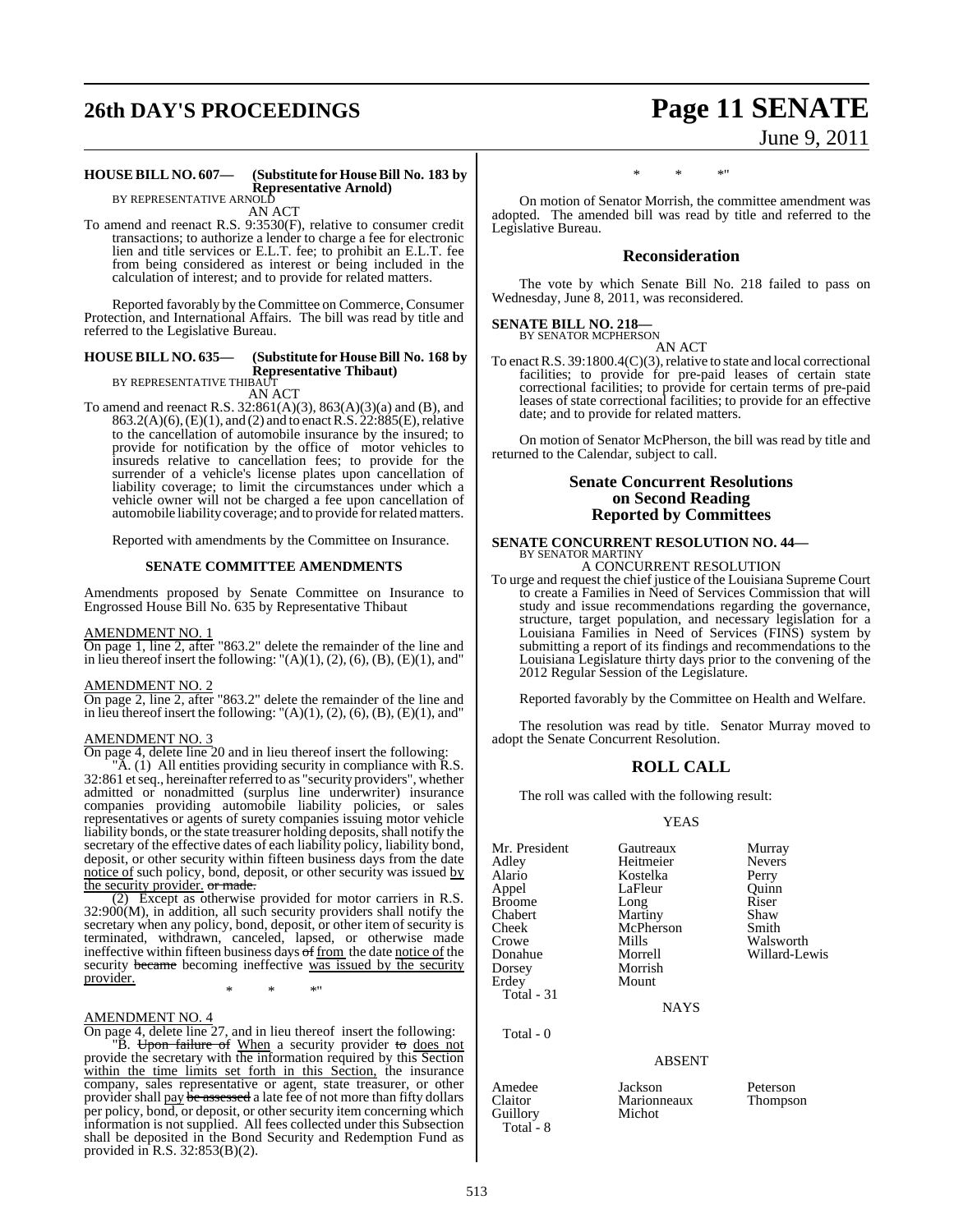## June 9, 2011

The Chair declared the Senate had adopted the Senate Concurrent Resolution and ordered it sent to the House.

#### **Senate Bills and Joint Resolutions on Third Reading and Final Passage, Subject to Call**

#### **Called from the Calendar**

Senator Appel asked that Senate Bill No. 266 be called from the Calendar.

#### **SENATE BILL NO. 266— (Substitute of Senate Bill No. 183 by Senator Appel)** BY SENATORS APPEL AND MURRAY

AN ACT

To amend and reenact R.S. 17:3217, to enact R.S. 17:3230, and to repeal R.S. 17:3215(2), relative to postsecondary education; to provide for the transfer of the University of New Orleans to the University of Louisiana System; to provide relative to the transfer of the facilities, resources, funds, obligations, and functions of the institution and related foundations; to provide for the transition responsibilities of the impacted institution and management boards and the division of administration; to provide for cooperative agreements; to provide relative to accreditation issues; to provide relative to funding; to provide relative to employees; to provide for effectiveness; and to provide for related matters.

Senator Dorsey moved to place the bill on the Involuntary Calendar.

Senator Appel objected.

#### **ROLL CALL**

The roll was called with the following result:

#### YEAS

| Adley<br><b>Broome</b><br>Dorsey<br>Gautreaux<br>Total - 12                                       | Kostelka<br>Long<br>Marionneaux<br>Morrish<br><b>NAYS</b>                                         | <b>Nevers</b><br>Ouinn<br>Shaw<br>Smith                            |
|---------------------------------------------------------------------------------------------------|---------------------------------------------------------------------------------------------------|--------------------------------------------------------------------|
| Mr. President<br>Alario<br>Appel<br>Chabert<br>Cheek<br>Claitor<br>Crowe<br>Donahue<br>Total - 22 | Guillory<br>Jackson<br>LaFleur<br>Martiny<br>Michot<br>Mills<br>Morrell<br>Mount<br><b>ABSENT</b> | Murray<br>Perry<br>Peterson<br>Riser<br>Walsworth<br>Willard-Lewis |
| Amedee<br>Erdey                                                                                   | Heitmeier<br>McPherson                                                                            | Thompson                                                           |

Total - 5

The Chair declared the Senate refused to place the bill on the Involuntary Calendar.

### **Explanation of Vote**

Senator Quinn stated she intended to vote nay on the motion by Senator Dorsey, and asked that the Official Journal so state.

#### **Floor Amendments**

Senator Appel proposed the following amendments.

## **Page 12 SENATE 26th DAY'S PROCEEDINGS**

#### **SENATE FLOOR AMENDMENTS**

Amendments proposed by Senator Appel to Reengrossed Senate Bill No. 266 by Senator Appel

AMENDMENT NO. 1

On page 5, line 1, after "**System.**" delete the remainder of the line and delete lines 2 and 3, and on line 4, delete "**the mandated transfer.**" and insert the following: "**The Board of Regents shall indemnify and hold harmless the transferor and transferee management boards for any liability and costs which may result from the transfer of existing contracts, financing, or immovable property. For one year after the effective date of the transfer, the fees previously paid by the University of New Orleans to the Board of Supervisors of Louisiana State University and Agricultural and Mechanical College which become due after the effective date of the transfer shall be paid to the Board of Regents. The Board of Regents shall use the proceeds of the fees collected to defray the costs of the transfer of the University of New Orleans, including insurance to pay for any indemnification costs arising from the transfer. In the event that the costs of transfer exceed the total amount of the proceeds of the fees collected, the commissioner of administration, in his discretion, shall determine responsibility among the transferor and transferee boards for such costs.**"

Senator Appel moved the adoption of the amendments.

Senator Mount objected.

### **ROLL CALL**

The roll was called with the following result:

#### YEAS

Mr. President Heitmeier Murray<br>Adley Jackson Perry Adley Jackson Perry Appel Marionneaux Shaw<br>Claitor Martiny Walsy Claitor Martiny Walsworth<br>Crowe Michot Willard-Le Donahue Mills<br>
Guillorv Morrell Guillory Total<sup>-</sup> 22

Gautreaux Total - 13

Total - 4

LaFleur Michot Willard-Lewis<br>Mills

NAYS

Broome Kostelka Peterson<br>Chabert Long Riser Chabert Long Riser<br>
Cheek Morrish Smith

ABSENT

Amedee McPherson<br>Erdey Thompson **Thompson** 

Morrish<br>Mount

Dorsey Mount<br>
Gautreaux Nevers

The Chair declared the amendments were adopted.

#### **Floor Amendments**

Senator Appel proposed the following amendments.

#### **SENATE FLOOR AMENDMENTS**

Amendments proposed by Senator Appel to Reengrossed Senate Bill No. 266 by Senator Appel

#### AMENDMENT NO. 1

On page 5, between lines 23 and 24, insert:

"(C) No provision of this Act shall preclude a Memorandum of Understanding (MOU) under which a bonded indebtedness obligation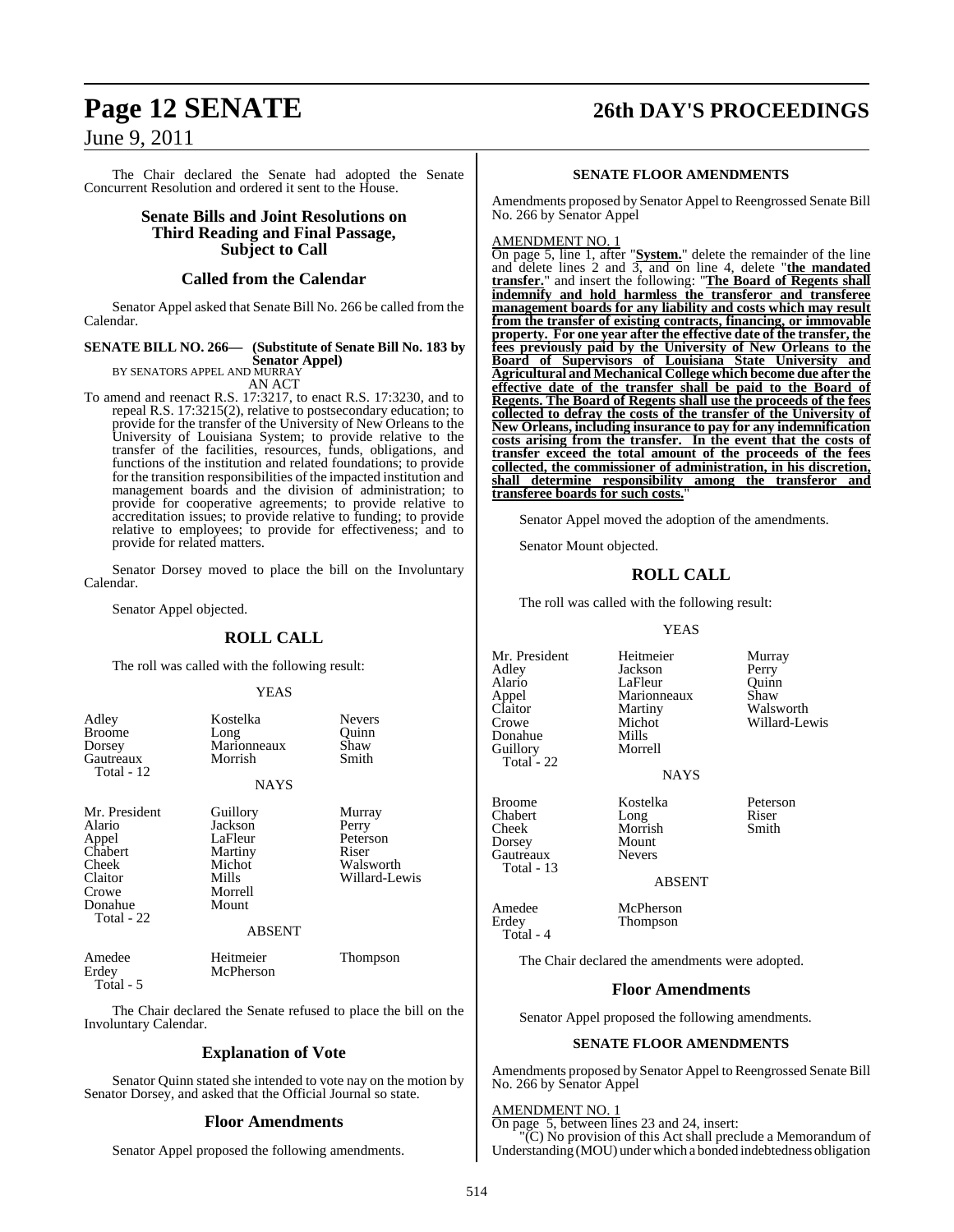# **26th DAY'S PROCEEDINGS Page 13 SENATE**

#### of the Board of Supervisors of Louisiana State University and Agricultural and Mechanical College existing on the effective date of this Act would remain in force after an agreement that the Board of Supervisors for the University of Louisiana System would be responsible for all payments, costs, and other covenants contained in said bonded indebtedness.If the maintenance of bonded indebtedness by the Board of Supervisors of Louisiana State University and Agricultural and Mechanical College for properties or assets to be transferred to the Board of Supervisors for the University of Louisiana System is advantageous to the state of Louisiana, then the Board of Supervisors of Louisiana State University and Agricultural and Mechanical College shall make every effort to maintain such bonded indebtedness under a Memorandum of Understanding as described herein."

AMENDMENT NO. 2 On page 5, line 24, change "(C)" to "(D)"

On motion of Senator Appel, the amendments were adopted.

#### **Floor Amendments**

Senator Adley proposed the following amendments.

#### **SENATE FLOOR AMENDMENTS**

Amendments proposed by Senator Adley to Reengrossed Senate Bill No. 266 by Senator Appel

AMENDMENT NO. 1 On page 4, line 27, delete "**Board of Regents**" and insert "**Board of Supervisors for the University of Louisiana System**"

On motion of Senator Adley, the amendments were adopted.

#### **Floor Amendments**

Senator Nevers proposed the following amendments.

#### **SENATE FLOOR AMENDMENTS**

Amendments proposed by Senator Nevers to Reengrossed Senate Bill No. 266 by Senator Appel

#### AMENDMENT NO. 1

On page 5, between lines 6 and 7, insert the following: "**G. The legislature shall appropriate sufficient funds to the Board of Supervisors to fully effect the transfer of the University of New Orleans to the University of Louisiana System.**"

On motion of Senator Nevers, the amendments were adopted.

#### **Floor Amendments**

Senator Peterson proposed the following amendments.

#### **SENATE FLOOR AMENDMENTS**

Amendments proposed by Senator Peterson to Reengrossed Senate Bill No. 266 by Senator Appel

#### AMENDMENT NO. 1

On page 3, at the end of line 15, insert "**However, such policies and procedures shall maintain the tenure policies and procedures which are in place for University of New Orleans employees who have already been awarded tenure or who occupy a tenure-track position on the date the transfer of the University of New Orleans to the University of Louisiana System becomes effective.**"

On motion of Senator Peterson, the amendments were adopted.

# June 9, 2011

#### **Floor Amendments**

Senator Adley proposed the following amendments.

#### **SENATE FLOOR AMENDMENTS**

Amendments proposed by Senator Adley to Reengrossed Senate Bill No. 266 by Senator Appel

#### AMENDMENT NO. 1

Delete Senate Floor Amendment #2192 proposed by Senator Appel and adopted by the Senate on June 9, 2011.

#### AMENDMENT NO. 2

On page 5, line 1, after "**System.**" delete the remainder of the line and delete lines 2 and 3, and on line 4, delete "**the mandated transfer.**" and insert the following: "**The Board of Regents and the state of Louisiana shall indemnify and hold harmless the Board of Supervisors for Louisiana State University and Agricultural and Mechanical College and Board of Supervisors for the University of Louisiana System for any liability and costs which may result from the transfer of existing contracts, financing, or immovable property. For one year after the effective date of the transfer, the fees previously paid by the University of New Orleans to the Board of Supervisors of Louisiana State University and Agricultural and Mechanical College which become due after the effective date of the transfer shall be paid to the Board of Regents. The Board of Regents shall use the proceeds of the fees collected to defray the costs of the transfer of the University of New Orleans, including insurance to pay for any indemnification costs arising from the transfer.**"

On motion of Senator Adley, the amendments were adopted.

The bill was read by title. Senator Appel moved the final passage of the amended bill.

#### **ROLL CALL**

The roll was called with the following result:

#### YEAS

| Mr. President<br>Adley<br>Alario<br>Appel<br><b>Broome</b><br>Chabert<br>Cheek<br>Claitor<br>Crowe<br>Donahue<br>Dorsey<br>Gautreaux<br>Total - 35<br>Total - 0 | Guillory<br>Heitmeier<br>Jackson<br>Kostelka<br>LaFleur<br>Long<br>Marionneaux<br>Martiny<br>McPherson<br>Michot<br>Mills<br>Morrell<br><b>NAYS</b><br>ABSENT | Morrish<br>Mount<br>Murray<br>Perry<br>Peterson<br>Ouinn<br>Riser<br>Shaw<br>Smith<br>Walsworth<br>Willard-Lewis |
|-----------------------------------------------------------------------------------------------------------------------------------------------------------------|---------------------------------------------------------------------------------------------------------------------------------------------------------------|------------------------------------------------------------------------------------------------------------------|
|                                                                                                                                                                 |                                                                                                                                                               |                                                                                                                  |
| Amedee<br>Erdey<br>Total - 4                                                                                                                                    | <b>Nevers</b><br><b>Thompson</b>                                                                                                                              |                                                                                                                  |

The Chair declared the amended bill was passed, ordered reengrossed and sent to the House. Senator Appel moved to reconsider the vote by which the bill was passed and laid the motion on the table.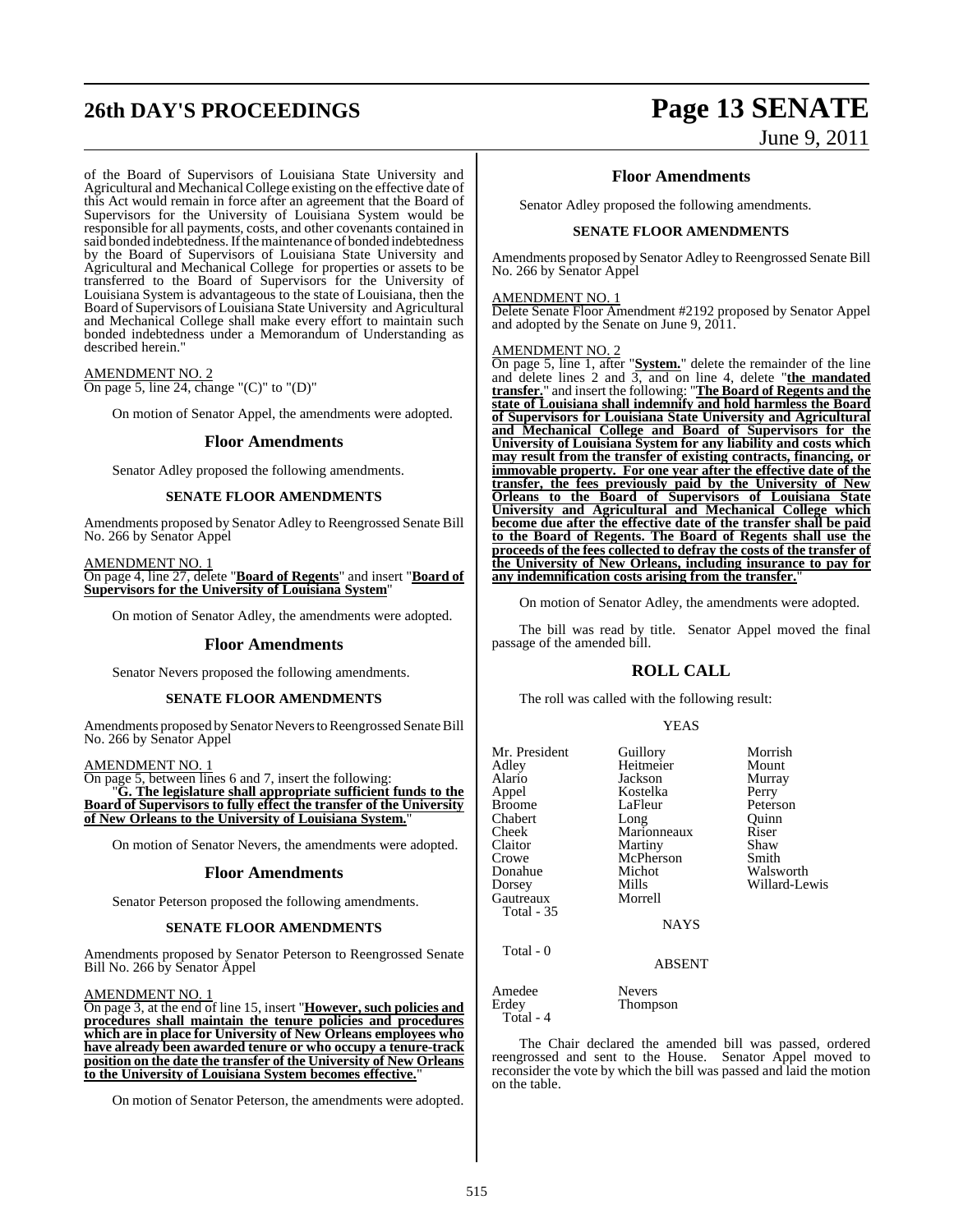## **Page 14 SENATE 26th DAY'S PROCEEDINGS**

June 9, 2011

#### **House Concurrent Resolutions on Second Reading Reported by Committees**

#### **HOUSE CONCURRENT RESOLUTION NO. 19—** BY REPRESENTATIVE CORTEZ A CONCURRENT RESOLUTION

To urge and request the Louisiana Department of Health and Hospitals to minimize the use of complete social security numbers of its clients, to assess the overall security of client identifying information, and to report findings of this assessment to the House Committee on Health and Welfare and the Senate Committee on Health and Welfare.

Reported favorably by the Committee on Health and Welfare.

The resolution was read by title. Senator Michot moved to concur in the House Concurrent Resolution.

### **ROLL CALL**

The roll was called with the following result:

#### YEAS

| Mr. President | Jackson     | Murray        |
|---------------|-------------|---------------|
| Adley         | LaFleur     | <b>Nevers</b> |
| Alario        | Long        | Perry         |
| <b>Broome</b> | Marionneaux | Peterson      |
| Chabert       | Martiny     | Ouinn         |
| Cheek         | McPherson   | Riser         |
| Donahue       | Michot      | Shaw          |
| Dorsey        | Mills       | Smith         |
| Erdey         | Morrell     | Walsworth     |
| Gautreaux     | Morrish     | Willard-Lewis |
| Heitmeier     | Mount       |               |
| Total - 32    |             |               |
|               | <b>NAYS</b> |               |
| Total - 0     |             |               |

#### ABSENT

| Amedee           | Crowe    | Thompson |
|------------------|----------|----------|
| Appel<br>Claitor | Guillory |          |
|                  | Kostelka |          |
| Total - 7        |          |          |

The Chair declared the Senate concurred in the House Concurrent Resolution and ordered it returned to the House.

#### **HOUSE CONCURRENT RESOLUTION NO. 144—** BY REPRESENTATIVE SCHRODER

#### A CONCURRENT RESOLUTION

To urge and request the state treasurer and the Office of Financial Institutions to jointly study the feasibility of creating a stateowned bank and report any findings or recommendations to the legislature prior to the start of the 2012 Regular Session of the Legislature of Louisiana.

Reported with amendments by the Committee on Commerce, Consumer Protection, and International Affairs.

#### **SENATE COMMITTEE AMENDMENTS**

Amendments proposed by Senate Committee on Commerce, Consumer Protection and International Affairs to Original House Concurrent Resolution No. 144 by Representative Schroder

#### AMENDMENT NO. 1

On page 1, line 2, after "treasurer" insert ", the Department of Economic Development,"

#### AMENDMENT NO. 2

On page 1, line 3, after "state-owned" insert "or infrastructure"

AMENDMENT NO. 3 On page 2, line 16, after "treasurer" insert ", the Department of Economic Development,"

#### AMENDMENT NO. 4

On page 2, line 17, after "state-owned" insert "or infrastructure"

On motion of Senator Smith, the committee amendment was adopted.

On motion of Senator Murray the amended resolution was read by title and returned to the Calendar, subject to call.

#### **Rules Suspended**

Senator Mount asked for and obtained a suspension of the rules to revert to the Morning Hour.

#### **Message from the House**

#### **CONCURRING IN SENATE CONCURRENT RESOLUTIONS**

#### June 9, 2011

To the Honorable President and Members of the Senate:

I am directed to inform your honorable body that the House of Representatives has finally concurred in the following Senate Concurrent Resolutions:

#### **SENATE CONCURRENT RESOLUTION NO. 57—** BY SENATOR GAUTREAU A CONCURRENT RESOLUTION

To memorialize the Congress of the United States to review and consider eliminating provisions of federal law, which reduce Social Security benefits for those receiving pension benefits from federal, state, or local government retirement or pension systems, plans, or funds.

Reported without amendments.

#### **SENATE CONCURRENT RESOLUTION NO. 63—** BY SENATOR PERRY

### A CONCURRENT RESOLUTION

To urge and request United States Postal Service to keep the post office in the Village of Maurice open.

Reported without amendments.

#### **SENATE CONCURRENT RESOLUTION NO. 66—** BY SENATOR CROWE

#### A CONCURRENT RESOLUTION

To urge and request the United States Army Corps of Engineers and the United States Coast Guard to gather the information learned during the 2011 Mississippi River floods, report their findings to the legislature, and incorporate such findings into updated plans for possible future flooding conditions on the lower Mississippi River.

Reported without amendments.

## **SENATE CONCURRENT RESOLUTION NO. 72—** BY SENATOR MORRELL AND REPRESENTATIVE LORUSSO A CONCURRENT RESOLUTION

To designate Thursday, June 9, 2011, as University of New Orleans Day at the Louisiana Legislature and to commend the university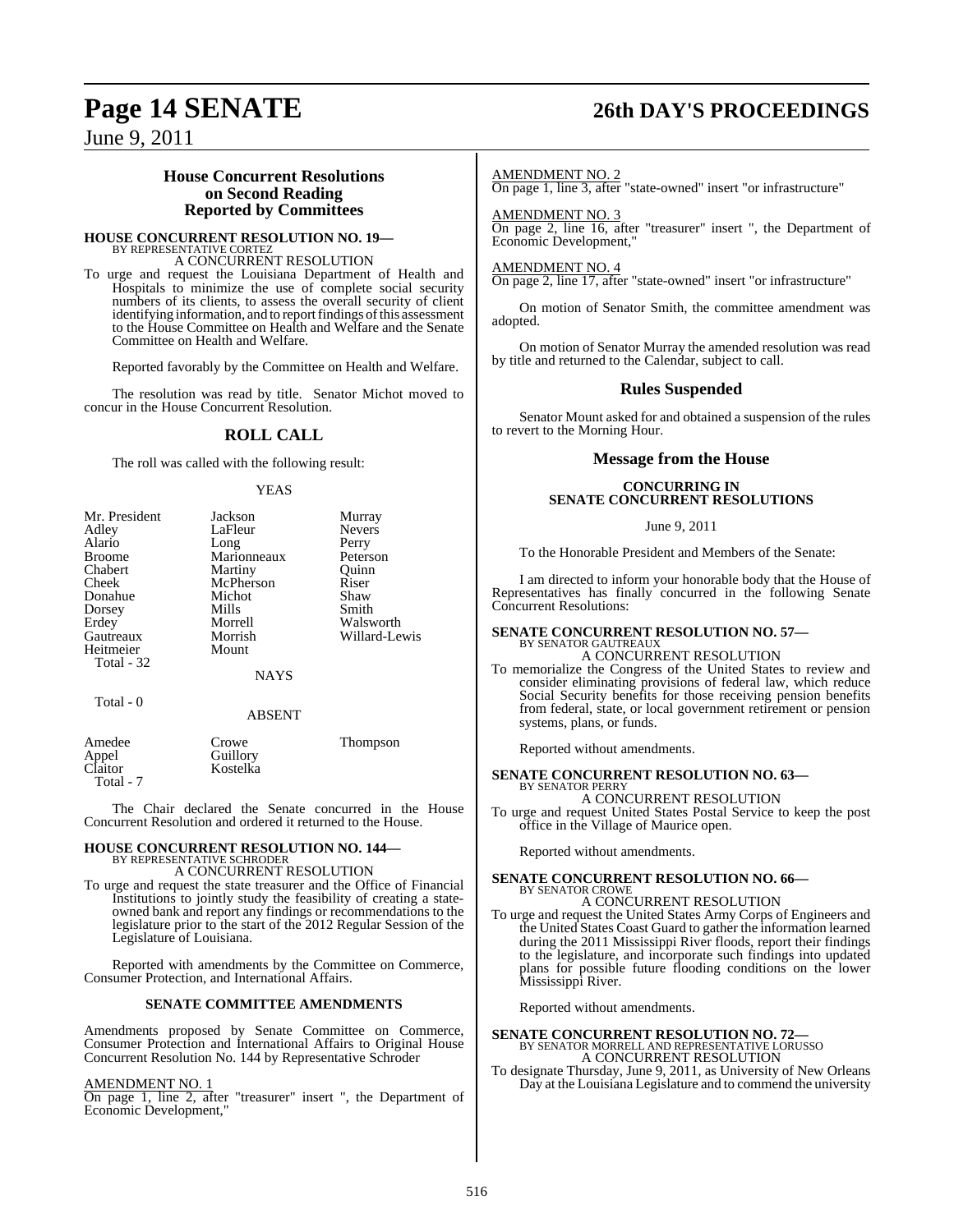## **26th DAY'S PROCEEDINGS Page 15 SENATE**

June 9, 2011

for its significant and lasting contributions to the state of Louisiana.

Reported without amendments.

Respectfully submitted, ALFRED W. SPEER Clerk of the House of Representatives

#### **Introduction of Senate Concurrent Resolutions**

# **SENATE CONCURRENT RESOLUTION NO. 74—**<br>BY SENATOR MILLS AND REPRESENTATIVE MONTOUCET<br>A CONCURRENT RESOLUTION

To commend Mrs. LouAnn Gerard, Director of Patient Relations at LSU University Medical Center, on the occasion of her retirement.

The resolution was read by title and placed on the Calendar for a second reading.

#### **Message from the House**

#### **ASKING CONCURRENCE IN HOUSE CONCURRENT RESOLUTIONS**

June 9, 2011

To the Honorable President and Members of the Senate:

I am directed to inform your honorable body that the House of Representatives has finally passed and asks your concurrence in the following House Concurrent Resolutions:

HCR No. 163 HCR No. 131 HCR No. 143

Respectfully submitted, ALFRED W. SPEER Clerk of the House of Representatives

#### **House Concurrent Resolutions**

Senator Mount asked for and obtained a suspension of the rules to read House Concurrent Resolutions a first and second time.

#### **HOUSE CONCURRENT RESOLUTION NO. 131—**

BY REPRESENTATIVE HARRISON A CONCURRENT RESOLUTION

To create and form a Human Services Coordinated Transit Work Group, led by the Department of Transportation and Development, with active support and leadership commitment from both public and private stakeholders to improve mobility, optimize efficiencies, and manage costs oftransit and paratransit services for both able-bodied and disabled persons.

The resolution was read by title and referred by the President to the Committee on Transportation, Highways and Public Works.

## **HOUSE CONCURRENT RESOLUTION NO. 143—** BY REPRESENTATIVE ROSALIND JONES A CONCURRENT RESOLUTION

To urge and request the Supreme Court to conduct a comprehensive study of the caseload data and the number of judges of each appellate court, district court, parish court, city court, mayor's court, and justice of the peace court in Louisiana to determine changes necessary to the existing structure of the judiciary to provide the most efficient use of judicial resources and to report its findings and recommendations to the Louisiana Legislature prior to February 15, 2012.

The resolution was read by title and referred by the President to the Committee on Judiciary A.

## **HOUSE CONCURRENT RESOLUTION NO. 163—** BY REPRESENTATIVE LEGER A CONCURRENT RESOLUTION

To memorialize the United States Congress and the President of the United States to take such actions as are necessary to provide adequate funding for essential dredging activities on the Lower Mississippi River.

The resolution was read by title and referred by the President to the Committee on Transportation, Highways and Public Works.

### **Privilege Report of the Committee on Senate and Governmental Affairs**

## **ENROLLMENTS**

Senator Kostelka, Chairman on behalf of the Committee on Senate and Governmental Affairs, submitted the following report:

June 9, 2011

To the President and Members of the Senate:

I am directed by your Committee on Senate and Governmental Affairs to submit the following report:

The following Senate Concurrent Resolutions have been properly enrolled:

#### **SENATE CONCURRENT RESOLUTION NO. 60—** BY SENATOR MILLS

A CONCURRENT RESOLUTION

To urge and request the Louisiana Workforce Commission to establish a website to provide relevant and current information to the oilfield workers of Louisiana.

# **SENATE CONCURRENT RESOLUTION NO. 61—**<br>BY SENATORS THOMPSON, KOSTELKA, RISER AND WALSWORTH A CONCURRENT RESOLUTION

To urge and request the Board of Regents to work with the Board of Supervisors of Community and Technical Colleges to study the two-year college services offered to the greater northeast Louisiana area, and to determine how the state can best meet the educational needs of students and the economic and workforce development needs of this region of the state.

# **SENATE CONCURRENT RESOLUTION NO. 64—** BY SENATOR PERRY

A CONCURRENT RESOLUTION To commend LSU Eunice Lady Bengals softball team on winning the NJCAA Division II National Championship.

#### **SENATE CONCURRENT RESOLUTION NO. 67—** BY SENATOR MCPHERSON

A CONCURRENT RESOLUTION To urge and request the Department of Health and Hospitals to study possible methods which would increase the provision of graduate medical education in central Louisiana by designating certain hospitals which enter into public/private partnerships with Huey P. Long Medical Center as major teaching hospitals for purposes of Medicaid reimbursement.

> Respectfully submitted, ROBERT W. "BOB" KOSTELKA Chairman

The foregoing Senate Concurrent Resolutions were signed by the President of the Senate.